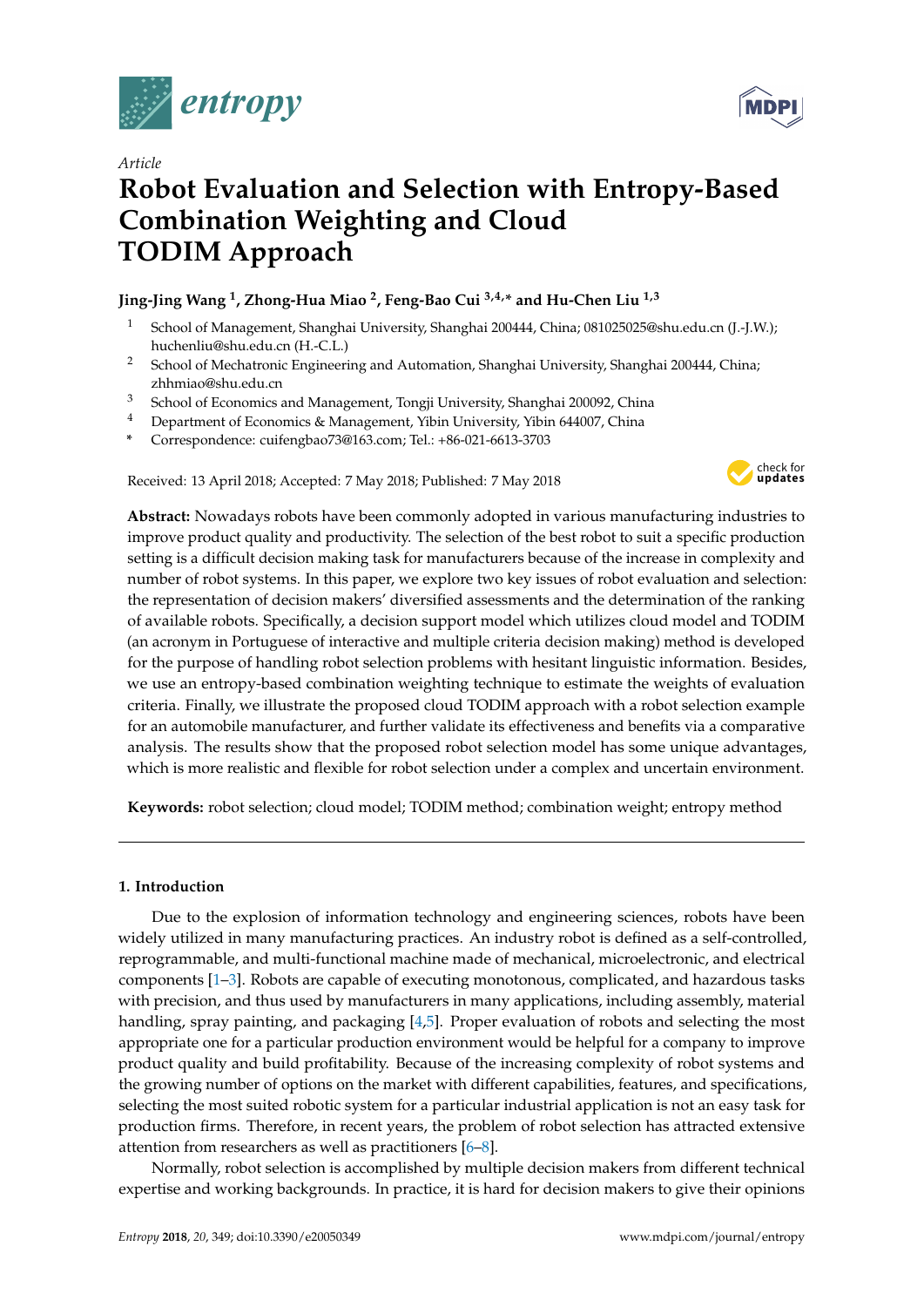about alternatives using numerical values. Instead, they often use linguistic terms to express the assessments for alternate robots versus different criteria and criteria weights. As a new cognition model, cloud model was suggested by Li et al. [\[9\]](#page-16-6) based on probability statistics and fuzzy sets for handle fuzziness, randomness, and uncertain concepts. The prominent feature of the cloud model is that it can perfectly deal with the uncertainty of qualitative notions and make the bidirectional conversion between qualitative concepts and quantitative information more easily [\[10](#page-16-7)[–12\]](#page--1-0). Recently, researchers have applied cloud model theory to address linguistic decision making problems in many areas. For example, Wu et al. [\[11\]](#page-16-8) proposed a modified multi-objective optimization by ratio analysis plus the full multiplicative form (MULTIMOORA) method based on cloud model theory for quality function deployment analysis. Wang et al. [\[12\]](#page--1-0) reported an extended QUALIFLEX (qualitative flexible multiple criteria) method with cloud model theory to assess the performance of suppliers under economic and environmental criteria. Liu and Wen [\[13\]](#page--1-1) proposed a cloud model-based robust algorithm for continuum topology optimization considering uncertainties in load locations. Wu et al. [\[14\]](#page--1-2) designed an applicable method using cloud model with 2-order additive fuzzy measures for the selection of waste-to-energy disposal sites in China. Wang et al. [\[15\]](#page--1-3) suggested a consensus-based method based on cloud model for the large group decision making with linguistic information. In addition, Liu et al. [\[16\]](#page--1-4) used a grey relational analysis method and cloud model to evaluate failure modes with incomplete weight information of risk factors. Chang and Wang [\[17\]](#page--1-5) employed cloud model and decision tree to assess teacher evaluation in higher education including subjectivity, inaccuracy, and fuzziness.

On the other hand, various factors, such as positioning accuracy, cost, programming flexibility, load capacity, man-machine interface, and vendor's service quality, need to be considered in the robot selection decision making [\[7,](#page-16-9)[18,](#page--1-6)[19\]](#page--1-7). Therefore, robot selection is basically a multiple criteria decision making (MCDM) problem  $[3,8]$  $[3,8]$ , and organizations can find utility in MCDM methods that can assist with evaluating and selecting robots in view of different conflict criteria. The TODIM (an acronym in Portuguese of interactive and multiple criteria decision making) [\[20\]](#page--1-8) is an MCDM method on the basis of prospect theory, which uses prospect formula to determine the supremacy of one alternative against another and considers experts' bounded rationality in the decision making processes. Due to its advantages, the TODIM method has been applied by many researchers in different decision making solutions. For instance, Zhang and Xu [\[21\]](#page--1-9) suggested a hesitant vague TODIM approach for the evaluation of sustainable water management efficiency. Wang et al. [\[22\]](#page--1-10) developed a likelihood-based TODIM method based on multi-hesitant fuzzy linguistic sets to select service providers in logistics outsourcing. Sang and Liu [\[23\]](#page--1-11) proposed an interval type-2 fuzzy set-based TODIM approach to address multiple criteria green supplier selection problems. Ji et al. [\[24\]](#page--1-12) reported a projection-based TODIM model to deal with personnel selection problems within the multi-valued neutrosophic environment. In [\[25\]](#page--1-13), an extended TODIM model was presented for the evaluation of mineral resources development efficiency with hesitant fuzzy linguistic information. In [\[26\]](#page--1-14), an intuitionistic linguistic TODIM method was proposed to deal with the interactive MCDM problems in which criteria weights are unknown. Besides, Hu et al. [\[27\]](#page--1-15) addressed the online diagnosis and medical treatment selection problems by using a TODIM-based three-way decision model, and Wang et al. [\[28\]](#page--1-16) managed the non-homogeneous information and experts' psychological behavior in group emergency decision making by using a fuzzy TODIM method.

Against the above background, this article aims to develop a cloud model based-TODIM (cloud TODIM) approach to handle robot selecting problems within an uncertain linguistic context. The proposed decision making approach brings several contributions to robot evaluation and selection. First, various linguistic assessments of decision makers on alternative robots are described with the aid of cloud model theory. Second, a new type of the standard TODIM is developed for determining the best robot for a given industrial application problem. Third, a combination weighting method is utilized to indicate criteria weights, which considers both subjective and objective weights in the robot selection process. In addition, a real example is presented to display the feasibility and effectiveness of the proposed cloud TODIM method for selecting robots.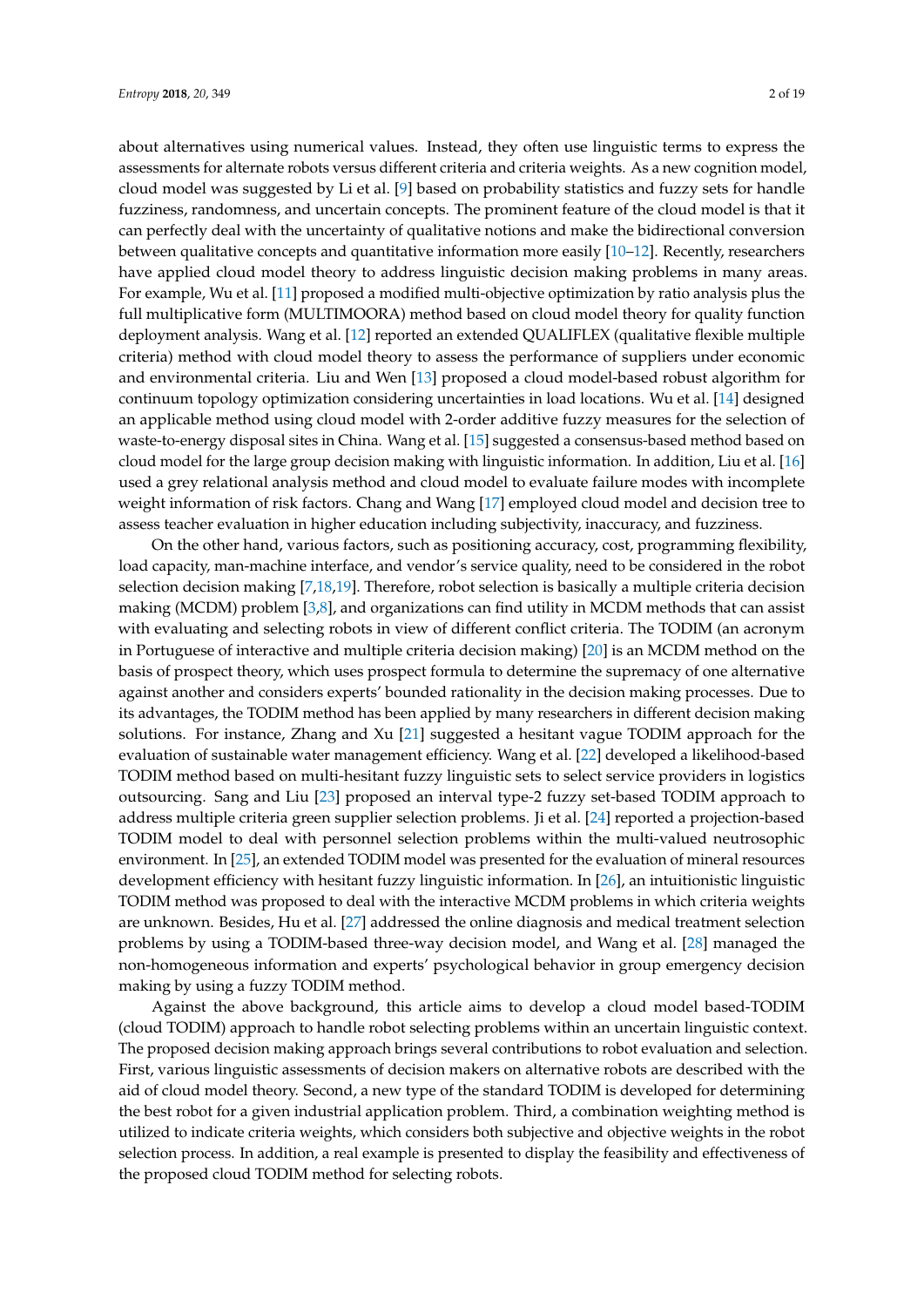The rest of this article is arranged as below: Section [2](#page-2-0) briefly reviews current robot selection methods in the literature. Section [3](#page-3-0) presents the basic concepts and operations regarding cloud model theory. In Section [4,](#page-5-0) we give a new robot evaluation and selection framework by combing cloud model theory with the TODIM method. In Section [5,](#page-9-0) we exemplify the proposed cloud model-TODIM methodology by using a practical robot selection case and by comparing with some existing methods. Finally, the conclusions of this paper and future research suggestions are provided in Section [6.](#page-15-0)

#### <span id="page-2-0"></span>**2. Literature Review**

In the past decades, a wide variety of methods and tools have been proposed for supporting robot selection decision making in different industrial contexts. Generally, the approaches of robot assessment and selection can be categorized into four categories: MCDM methods, optimization models, computer aided methods, and other solutions (e.g., statistical and mathematical models) [\[2](#page-16-10)[,29\]](#page--1-17). Due to the multi-criteria character of robot selection problems, the MCDM methods have been recognized as a promising tool which reduces the problem of human's decision impact on the final result of selection process. Thus, in the following, we mainly review the MCDM-based models suggested in previous studies for supporting the robot selection process. For a comprehensive review of more robot selection methods, one can refer to [\[29\]](#page--1-17).

Xue et al. [\[8\]](#page-16-5) developed a linguistic MCDM model, which integrates hesitant linguistic term sets with an improved QUALIFLEX technique, for robot selection with partial criteria weight information. Sen et al. [\[3\]](#page-16-1) presented an extension of the preference ranking organization method for enrichment evaluation (PROMETHEE) for robot evaluation considering objective and subjective data simultaneously, and Sen et al. [\[7\]](#page-16-9) applied the PROMETHEE II method for addressing the robot selection problem subjected to a set of objective data. An extended VIKOR approach was developed by Keshavarz Ghorabaee [\[6\]](#page-16-4) for robot evaluation under the interval type-2 fuzzy environment, and Kavita [\[30\]](#page--1-18) suggested an improved VIKOR method for the evaluation of robots in the context of triangular intuitionistic vague sets. Gitinavard et al. [\[4\]](#page-16-2) presented an interval hesitant fuzzy COPRAS (COmplex Proportional ASsessment of alternatives) model and Vahdani et al. [\[31\]](#page--1-19) offered an interval-valued fuzzy COPRAS framework for the determination of the most appropriate robot under uncertainty. Durán and Aguilo [\[32\]](#page--1-20) developed a fuzzy analytic hierarchy process (AHP)-based decision support system for selecting machine tools, and Kumru and Kumru [\[33\]](#page--1-21) used a fuzzy analytic network process (ANP) model for the selection of 3D coordinate-measuring machines. Besides, a number of other models have been suggested to help experts in their robot selection decisions, such as the generalized interval-valued fuzzy TOPSIS [\[34\]](#page--1-22), the fuzzy hierarchical TOPSIS [\[5\]](#page-16-3), the weighted aggregated sum product assessment (WASPAS) [\[35,](#page--1-23)[36\]](#page--1-24), and the ELECTRE (Elimination and Choice Expressing the Reality) method [\[37\]](#page--1-25).

In Koulouriotis and Ketipi [\[38\]](#page-17-0), a fuzzy digraph methodology was proposed for the comparison and selection of industrial robots, in which the fuzzy logic was used for managing experts' assessments and the digraph and matrix technique was adopted for ranking robots. Gola and Świć [[39\]](#page-17-1) proposed a computer aided machine tool selection tool for focused flexibility manufacturing systems considering several economical criteria. Rao et al. [\[1\]](#page-16-0) proposed a MCDM technique to evaluate and rank robots in an industry application, which utilizes statistical variance and AHP method to compute the objective and subjective weights of criteria, respectively. Kentli and Kar [\[40\]](#page-17-2) presented a multi-criteria robot selection algorithm on the basis of satisfaction function and distance measure, and Kumar and Garg [\[41\]](#page-17-3) gave a determining quantitative framework using the distance method to choose the optimal robot. In addition, multiple MCDM methods have been used for industrial robot selection. For instance, Parameshwaran et al. [\[19\]](#page--1-7) proposed a united approach for the assessment of robots from objective and subjective standards, in which fuzzy AHP was utilized to indicate criteria weights and fuzzy TOPSIS and fuzzy VIKOR were employed to determine rank orders of alternatives. Chatterjee et al. [\[2\]](#page-16-10) utilized the VIKOR and ELECTRE methods for the selection of industrial robots, and Bairagi et al. [\[42\]](#page-17-4)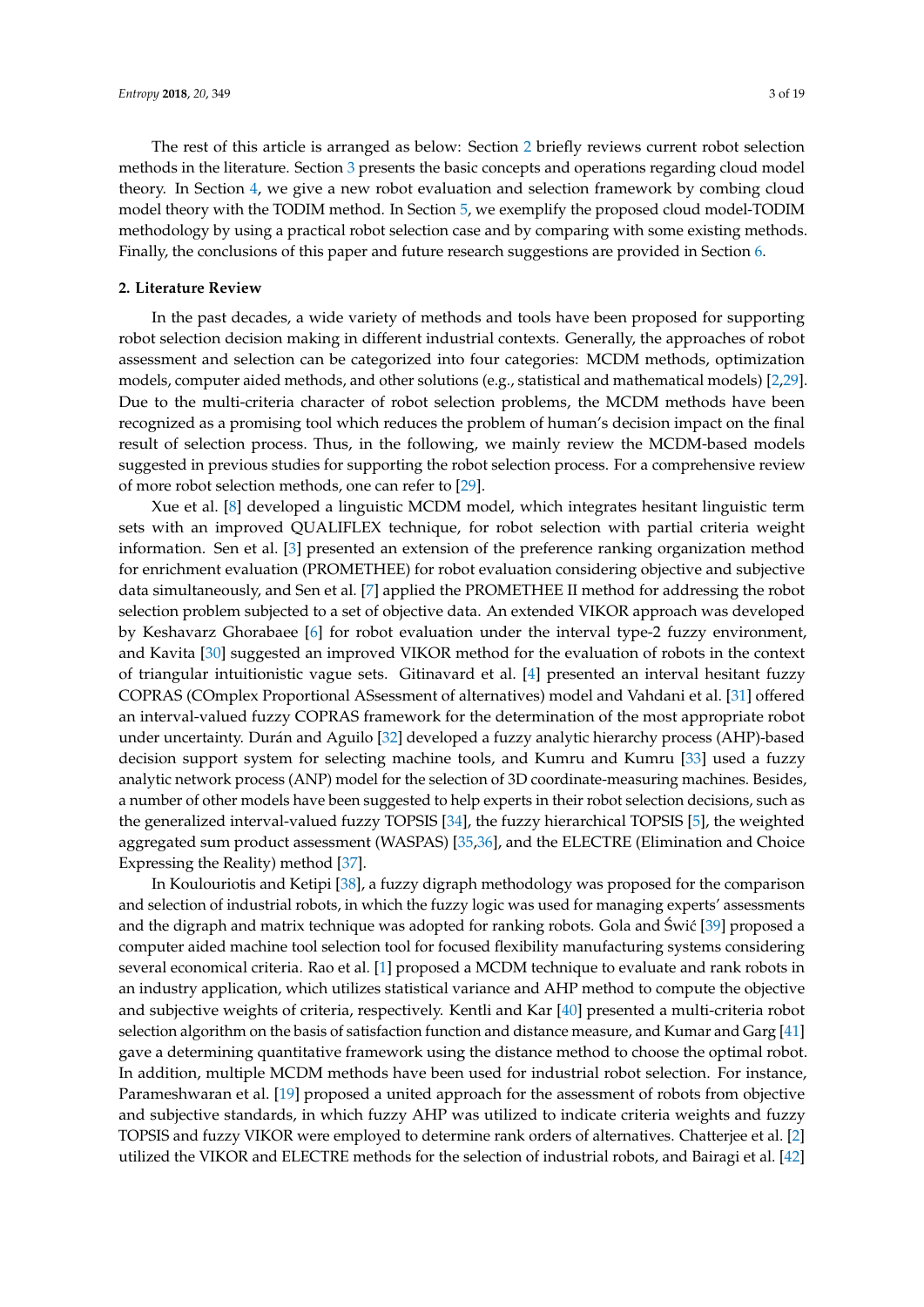presented a de novo multi-approaches multi-criteria decision making method called Technique of Precise Order Preference (TPOP) for the performance evaluation of material handling devices.

The literature review above shows that a lot of MCDM methods have been applied for robot selection decision making. However, the psychological behavior of experts has not been taken into consideration in the existing models of robot selection, which is of considerable significance since different experts may have different psychological expectations in the practical situation. On the other hand, although many uncertainty theories, such as fuzzy sets, intuitionistic vague sets and 2-tuple linguistic variables, have been utilized by researchers for coping with imprecise and fuzzy decision makers' preferences, they cannot describe the fuzziness and randomness of qualitative characteristics of criteria simultaneously. Therefore, to bridge theses gaps, this paper attempts to developed a novel behavioral decision making model to address the problem of robot evaluation and selection with hesitant linguistic information. Furthermore, both subjective and objective criteria weights are taken into account in determining the ranking orders of alternative robots. Finally, we apply the proposed cloud TODIM approach to the robot selection case in an auto company to demonstrate its validity and applicability.

#### <span id="page-3-0"></span>**3. Basic Concepts**

#### *3.1. Cloud Model Theory*

**Definition 1** [\[9](#page-16-6)[,10\]](#page-16-7)**.** *Supposing a qualitative concept T defined on a universe of discourse U, let*  $x(x \in U)$  *be a random instantiation of the concept* T and  $y \in [0,1]$  *be the certainty degree of x belonging to* T, which corresponds *to a random number with a stable tendency. Then the distribution of x in the universe U is called a cloud, and the cloud drop is denoted as (x, y).*

**Definition 2** [\[9,](#page-16-6)[10\]](#page-16-7)**.** *The characteristics of a cloud y are depicted by expectation Ex, entropy En, and hyper entropy He. Here, Ex is the center value of the qualitative concept domain, En measures the randomness and fuzziness of the qualitative concept, and He reflects the dispersion of the cloud drops and the uncertain degree of the membership function. Based on the three numerical characteristics, a cloud can be described as*  $\widetilde{y} = (Ex, En, He).$ 

Generally, different kinds of clouds exist in the literature, such as normal cloud, trapezium cloud, triangular cloud, and half cloud. Among them, the normal cloud based on normal distribution and Gaussian membership is an important cloud model widely applied by researchers.

**Definition 3.** Considering any two normal clouds  $\tilde{y}_1 = (Ex_1, En_1, He_1)$  and  $\tilde{y}_2 = (Ex_2, En_2, He_2)$  in the *universe U, some basic operations between them are defined as follows [\[14,](#page--1-2)[43\]](#page-17-5):* 

(1) 
$$
\tilde{y}_1 + \tilde{y}_2 = \left( Ex_1 + Ex_2, \sqrt{En_1^2 + En_2^2}, \sqrt{He_1^2 + He_2^2} \right);
$$
  
\n(2)  $\tilde{x} \times \tilde{x} = \left( Ex_1 Ex_2, \sqrt{(En_1 Ex_2)^2 + (En_2 Ex_2)^2}, \sqrt{(Ha_1)E_2} \right);$ 

(2) 
$$
\tilde{y}_1 \times \tilde{y}_2 = \left( Ex_1 Ex_2, \sqrt{(En_1 Ex_2)^2 + (En_2 Ex_1)^2}, \sqrt{(He_1 Ex_2)^2 + (He_2 Ex_1)^2} \right);
$$

(3)  $\lambda \tilde{y}_1 = \left(\lambda E x_1, \right)$ *λEn*1,  $(\overline{\lambda}He_1\right)$ ,  $\lambda > 0$ ;

(4) 
$$
\widetilde{y}_1^{\lambda} = (Ex_1^{\lambda}, \sqrt{\lambda}(Ex_1)^{\lambda-1}En_1, \sqrt{\lambda}(Ex_1)^{\lambda-1}He_1), \lambda > 0.
$$

**Definition 4.** Let  $\widetilde{y}_i = (E x_i, E n_i, He_i)(i = 1, 2, ..., n)$  be a collection of normal clouds in the universe U, *and*  $w = (w_1, w_2, \ldots, w_n)^T$  *be their associated weights with*  $w_i \in [0,1]$  *and*  $\sum_{i=1}^n w_i = 1$ *. Then the cloud weighted averaging (CWA) is defined as [\[43\]](#page-17-5):*

$$
\text{CWA}_{w}(\widetilde{y}_{1},\widetilde{y}_{2},\ldots,\widetilde{y}_{n})=\sum_{i=1}^{n}w_{i}\widetilde{y}_{i}=\left(\sum_{i=1}^{n}w_{i}Ex_{i},\sqrt{\sum_{i=1}^{n}w_{i}En_{i}^{2}},\sqrt{\sum_{i=1}^{n}w_{i}He_{i}^{2}}\right).
$$
 (1)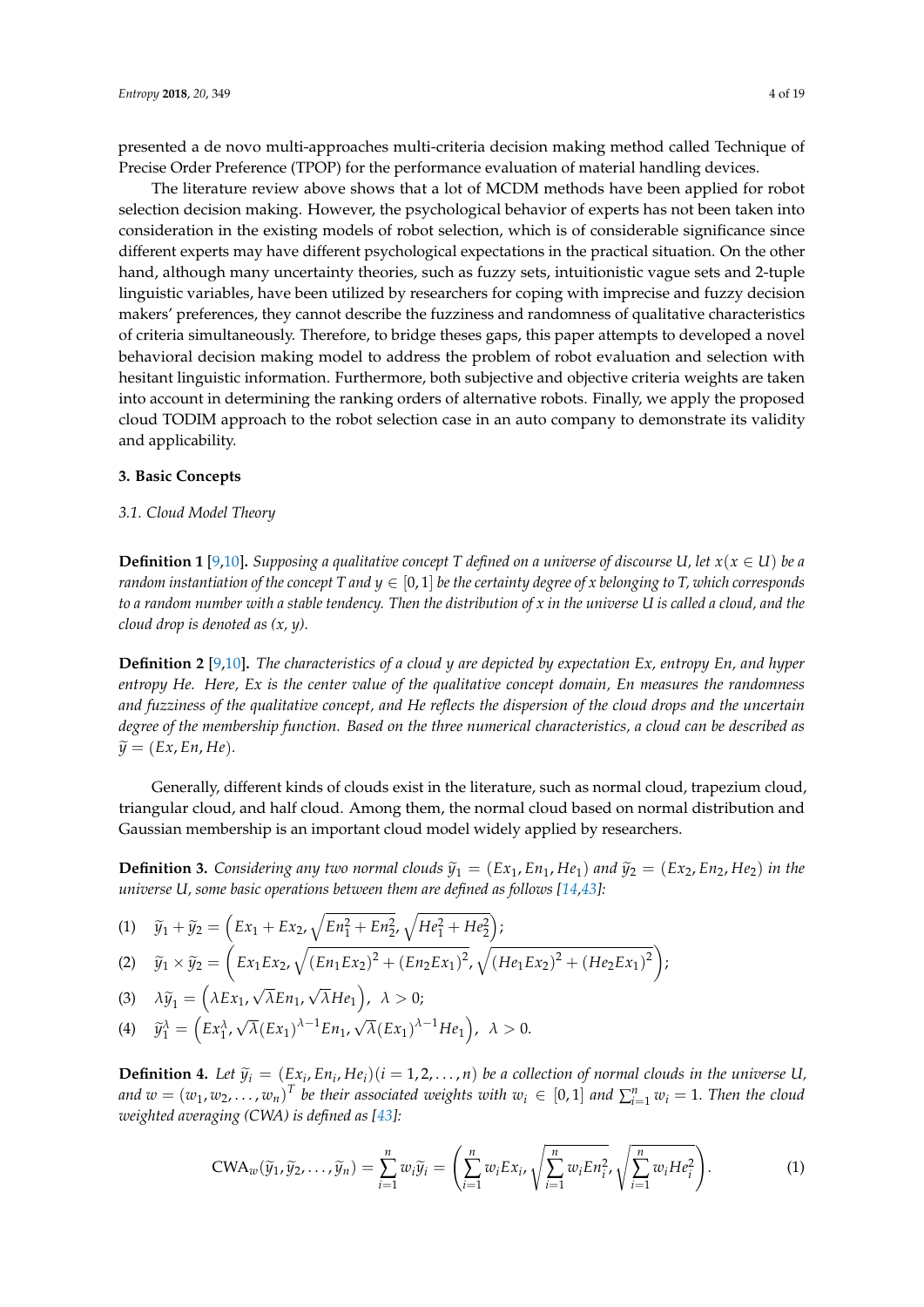**Definition 5.** Assume that there are two normal clouds  $\widetilde{y}_1 = (Ex_1, En_1, He_1)$  and  $\widetilde{y}_2 = (Ex_2, En_2, He_2)$  in *the universe U, the distance between them is defined as [\[44\]](#page-17-6):*

$$
d(\widetilde{y}_1, \widetilde{y}_2) = \left| \left( 1 - \frac{(En_1)^2 + (He_1)^2}{(En_1)^2 + (He_1)^2 + (En_2)^2 + (He_2)^2} \right) Ex_1 - \left( 1 - \frac{(En_2)^2 + (He_2)^2}{(En_1)^2 + (He_1)^2 + (En_2)^2 + (He_2)^2} \right) Ex_2 \right|.
$$
\n(2)

Especially, when  $En_1 = He_1 = En_2 = He_2 = 0$ , the cloud distance changes to be the distance between crisp numbers and  $d(\tilde{y}_1, \tilde{y}_2) = |Ex_1 - Ex_2|$ .

**Definition 6.** Let  $\widetilde{y}_i = (Ex_i, En_i, He_i)(i = 1, 2, ..., n)$  be a collection of normal clouds in the universe U, *and*  $\omega = (\omega_1, \omega_2, \dots, \omega_n)$  be an associated weight vector satisfying  $\omega_j \in [0,1]$  and  $\sum_{j=1}^n \omega_j = 1$ , then the *cloud ordered weighted averaging (COWA) is defined as [\[43\]](#page-17-5):*

$$
COMA_{\omega}(\widetilde{y}_1, \widetilde{y}_2, \dots, \widetilde{y}_n) = \sum_{j=1}^n \omega_j \widetilde{y}_{\sigma(j)}
$$
  
= 
$$
\left( \sum_{j=1}^n \omega_j E x_{\sigma(j)}, \sqrt{\sum_{j=1}^n \omega_j E n_{\sigma(j)}^2}, \sqrt{\sum_{j=1}^n \omega_j H e_{\sigma(j)}^2} \right),
$$
 (3)

 $\text{where } \widetilde{y}_{\sigma(j)} = \left( Ex_{\sigma(j)}, En_{\sigma(j)}, He_{\sigma(j)} \right) \text{ is the } j\text{th largest element of } \widetilde{y}_i (i = 1, 2, \ldots, n).$ 

Note that many methods have been proposed in the literature to determine the weights of ordered weighted average (OWA) operator [\[45\]](#page-17-7), which can also be applied for the COWA operator.

**Definition 7** [\[43\]](#page-17-5). Let  $\widetilde{y}_i = (Ex_i, En_i, He_i)$   $(i = 1, 2, ..., n)$  be a collection of normal clouds in the universe U,  $i$  *and*  $\omega = (\omega_1, \omega_2, \dots, \omega_n)$  *be an associated weight vector with*  $\omega_j \in [0,1]$ *, and*  $\sum_{j=1}^n \omega_j = 1$ *, then the cloud hybrid averaging (CHA) operator is defined as:*

$$
\text{CHA}_{\omega,w}(\widetilde{y}_1, \widetilde{y}_2, \dots, \widetilde{y}_n) = \sum_{j=1}^n \omega_j \widetilde{y}_{\sigma(j)}
$$
\n
$$
= \left( \sum_{j=1}^n \omega_j \dot{E} x_{\sigma(j)}, \sqrt{\sum_{j=1}^n \omega_j \dot{E} n_{\sigma(j)}^2}, \sqrt{\sum_{j=1}^n \omega_j \dot{H} e_{\sigma(j)}^2} \right),
$$
\n(4)

where  $\tilde{y}_{\sigma(j)}$  is the *j*th largest element of the weighted normal clouds  $\tilde{y}_i(\tilde{y}_i = n w_i \tilde{y}_i, i = 1, 2, ..., n)$ ,  $w = (w_1, w_2, \dots, w_n)$  is the weights of  $\widetilde{y}_i (i = 1, 2, \dots, n)$ , with  $w_i \in [0, 1]$ ,  $\sum_{i=1}^n w_i = 1$ , and *n* is the balancing coefficient. Especially, if  $\omega = (1/n, 1/n, ..., 1/n)$ , then the CHA operator reduces to the CWA operator, and if  $w = (1/n, 1/n, ..., 1/n)$ , then the CHA operator becomes the COWA operator.

#### <span id="page-4-0"></span>*3.2. Conversion between Linguistic Terms and Clouds*

The concept of linguistic variables [\[46\]](#page-17-8) was proposed to deal with situations which are too complex or too ill-defined to be reasonably represented by quantitative expressions.

**Definition 8.** Let  $S = \{s_0, s_1, \ldots, s_g\}$  be a finite and totally ordered discrete linguistic term set, where g is an *even number and s<sup>i</sup> denotes a possible value of a linguistic variable, then the linguistic term set has the following characteristics [\[12](#page--1-0)[,47\]](#page-17-9):*

(1) Negation operator: Neg  $(s_i) = s_j$  such that  $j = g - i$ ;

- (2) The set is ordered:  $s_i > s_j$ , if  $i > j$ ;
- (3) Max operator: max  $(s_i, s_j) = s_i$ , if  $s_i \geq s_j$ .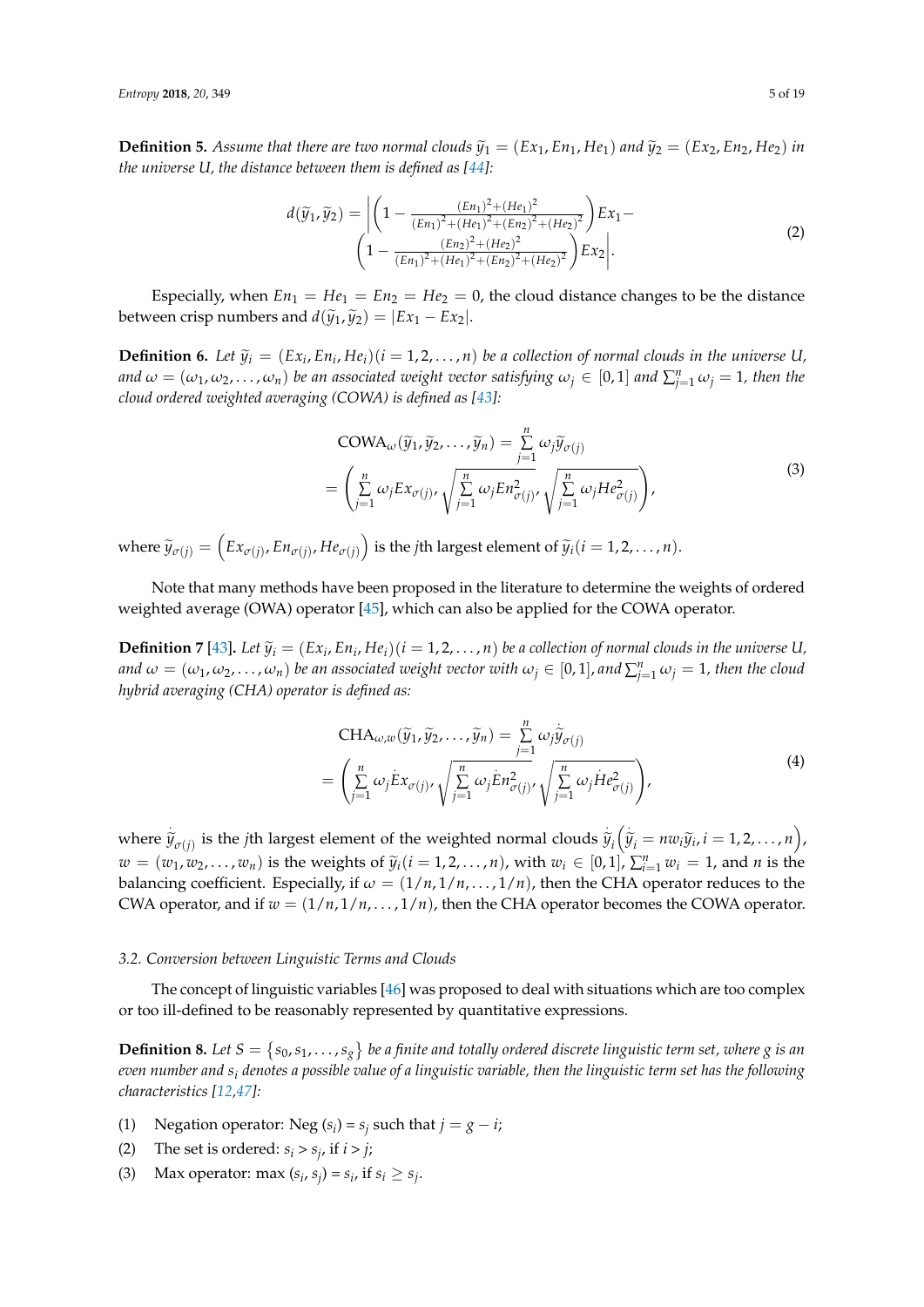**Definition 9.** Let  $S = \{s_0, s_1, \ldots, s_g\}$  be a linguistic term set and [X<sub>min</sub>, X<sub>max</sub>] is an effective domain, *then g* + 1 *basic clouds can be generated corresponding to the linguistic values*  $s_i$  ( $i = 0, 1, ..., g$ ), which are denoted as  $\widetilde{y}_0 = (Ex_0, En_0, He_0), \widetilde{y}_1 = (Ex_1, En_1, He_1), \dots, \widetilde{y}_g = (Ex_g, En_g, He_g),$  respectively.

Let the linguistic term set  $S = \{s_0, s_1, \ldots, s_6\}$ , where the valid universe is  $[X_{\text{min}}, X_{\text{max}}]$ . By applying a golden radio method, seven basic clouds can be produced and their numerical characteristics are shown below:

> $Ex_3 = (X_{\text{min}} + X_{\text{max}})/2$ ,  $Ex_0 = X_{\text{min}}$ ,  $Ex_6 = X_{\text{max}}$ ,  $Ex_2 = Ex_3 - 0.382(X_{\text{max}} - X_{\text{min}})/4$ ,  $Ex_4 = Ex_3 + 0.382(X_{\text{max}} - X_{\text{min}})/4$ ,  $Ex_1 = Ex_3 - (X_{\text{max}} - X_{\text{min}})/4$ ,  $Ex_5 = Ex_3 + (X_{\text{max}} - X_{\text{min}})/4$ ,  $En_2 = En_4 = 0.382(X_{\text{max}} - X_{\text{min}})/12, En_3 = 0.618En_2,$  $En_1 = En_5 = En_2/0.618, En_0 = En_6 = En_1/0.618,$  $He_2 = He_4 = He_3/0.618$ ,  $He_1 = He_5 = He_2/0.618$ ,  $He_0 = He_6 = He_1/0.618$ ,

where *He*<sub>3</sub> can be designated in advance by decision makers.

For example, given the universe [0, 10] and *He*<sub>3</sub> = 0.1, six basic clouds can be computed as below for the linguistic term set *S* [\[44\]](#page-17-6):

$$
\tilde{y}_0 = (0, 0.833, 0.424), \tilde{y}_1 = (2.5, 0.515, 0.262), \tilde{y}_2 = (4.05, 0.318, 0.162), \n\tilde{y}_3 = (5, 0.197, 0.100), \tilde{y}_4 = (5.96, 0.318, 0.162), \tilde{y}_5 = (7.5, 0.515, 0.262), \tilde{y}_6 = (10, 0.833, 0.424).
$$

To depict the hesitancy, fuzziness, and uncertainty of decision makers, Meng et al. [\[48\]](#page-17-10) defined the linguistic hesitant fuzzy sets (LHFSs) by using linguistic terms and a related membership degree.

**Definition 10.** Let  $S = \{s_0, s_1, \ldots, s_g\}$  be a linguistic term set, a LHFS in S is a set that, when applied to the *linguistic terms of S, returns a subset of S with several values in [0, 1], denoted by*  $LH = \{s_i, lh(s_i) | s_i \in S\}$ *,*  $where\ lh(s_i)=\{r_1,r_2,\ldots,r_{m_i}\}$  is a set with  $m_i$  values in [0, 1] denoting the possible membership degrees of the *element*  $s_i \in S$  *to the set LH.* 

**Definition 11** [\[44\]](#page-17-6). Let  $S = \{s_0, s_1, \ldots, s_g\}$  be a linguistic term set and [X<sub>*min*</sub>, X<sub>*max*</sub>] is an effective domain, the corresponding cloud  $\widetilde{y}_{LH} = (Ex_{LH}, En_{LH}, He_{LH})$  of the LHFS LH  $= \{s_i, lh(s_i) | s_i \in S\}$  can be *computed by*

$$
Ex_{LH} = \frac{1}{|\text{index}(LH)|} \left( \sum_{i \in \text{index}(LH)} \frac{Ex_i}{|Ih(s_i)|} \left( \sum_{r \in lh(s_i)} r \right) \right),
$$
  
\n
$$
En_{LH} = \sqrt{\frac{1}{|\text{index}(LH)|} \left( \sum_{i \in \text{index}(LH)} (En_i)^2 \right)},
$$
  
\n
$$
He_{LH} = \sqrt{\frac{1}{|\text{index}(LH)|} \left( \sum_{i \in \text{index}(LH)} (He_i)^2 \right)},
$$
\n(5)

where  $|lh(s_i)|$  is the count of real numbers in  $lh(s_i)$  and  $|index(LH)|$  is the cardinality of index(*LH*) defined as  $index(LH) = {i | (s_i, lh(s_i)) ∈ LH, lh(s_i) ≠ {0}}$  with  $s_i ∈ S$ .

#### <span id="page-5-0"></span>**4. The Proposed Robot Selection Approach**

This section develops a novel decision supporting method by combining cloud model with a modified TODIM to cope with the robot evaluation and selection problems considering subjective and objective criteria weights. In a nutshell, the new model comprises three key phases of determining the ratings for available robots, estimating the weights regarding evaluation criteria, and determining the ranking for alternative robots. First, the linguistic ratings of decision makers on alternatives are handled with the cloud model theory. Second, the importance weights of selection criteria are acquired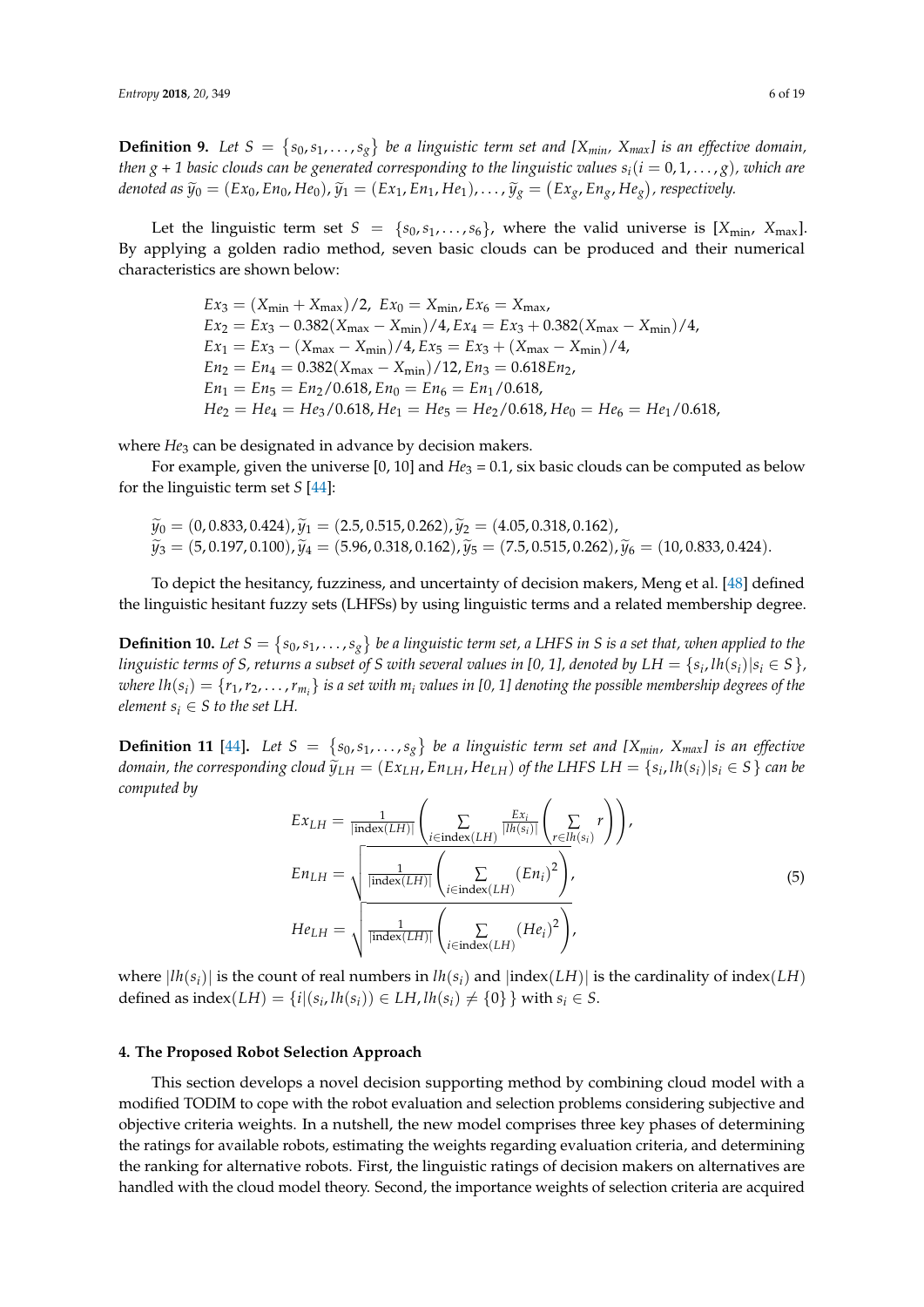<span id="page-6-0"></span>by using a combination weighting method. Finally, the ranking orders of alternatives are determined adopting the procedure of a modified TODIM method. The overall process for using the proposed three-stage cloud [TO](#page-6-0)DIM model is shown in Figure 1, and the corresponding procedural steps are explained in the following subsections.



**Figure 1.** The proposed approach for robot selection. **Figure 1.** The proposed approach for robot selection.

# *4.1. Determine Robot Assessments 4.1. Determine Robot Assessments*

Let us consider a robot selection problem with *m* possible alternatives  $(A_i, i = 1, 2, ..., m)$ and *n* selection criteria  $(C_j, j = 1, 2, ..., n)$ , in which a collection of *l* experts or decision makers  $(DM_k, k = 1, 2, ..., l)$  is involved. Let  $D_k = \left[d_{ij}^k\right]_{m \times n}$  be the linguistic decision matrix specified by  $\frac{1}{2}$  and  $\frac{1}{2}$  and  $\frac{1}{2}$  and  $\frac{1}{2}$  and  $\frac{1}{2}$  and  $\frac{1}{2}$  and  $\frac{1}{2}$  and  $\frac{1}{2}$  and  $\frac{1}{2}$  and  $\frac{1}{2}$  and  $\frac{1}{2}$  and  $\frac{1}{2}$  and  $\frac{1}{2}$  and  $\frac{1}{2}$  and  $\frac{1}{2}$  and  $\frac{1}{2}$  a given different weights  $\lambda_k (k = 1, 2, ..., l$  with  $\sum_{k=1}^{l} \lambda_k = 1)$  in the robot selection process. Next, the cloud model is implemented to address the decision makers' linguistic assessments of robots commute code is interested to address the decision makers the decision makers of  $\binom{k}{k}$ DM<sub>k</sub>, where  $d_{ij}^k$  denotes the judgement of alternative  $A_i$  against  $C_j$  assigned by DM<sub>k</sub>. Because decision against each criterion.

**Step 1:** Establish the normalized linguistic decision matrix  $R^k = \left(r_{ij}^k\right)_{m \times n}$ <br>In the real robot selection problem, different types of criteria often exist, such as cost and benefit. Therefore, we normalize the linguistic decision matrix  $D^k = \left(d^k_{ij}\right)_{m\times n}$  first to obtain the corresponding matrix  $R^k = \left(r_{ij}^k\right)_{m \times n'}$ , which can be yielded by

$$
r_{ij}^k = \begin{cases} d_{ij'}^k & \text{for benefit criteria} \\ neg\left(d_{ij}^k\right), & \text{for cost criteria} \end{cases}
$$
 (6)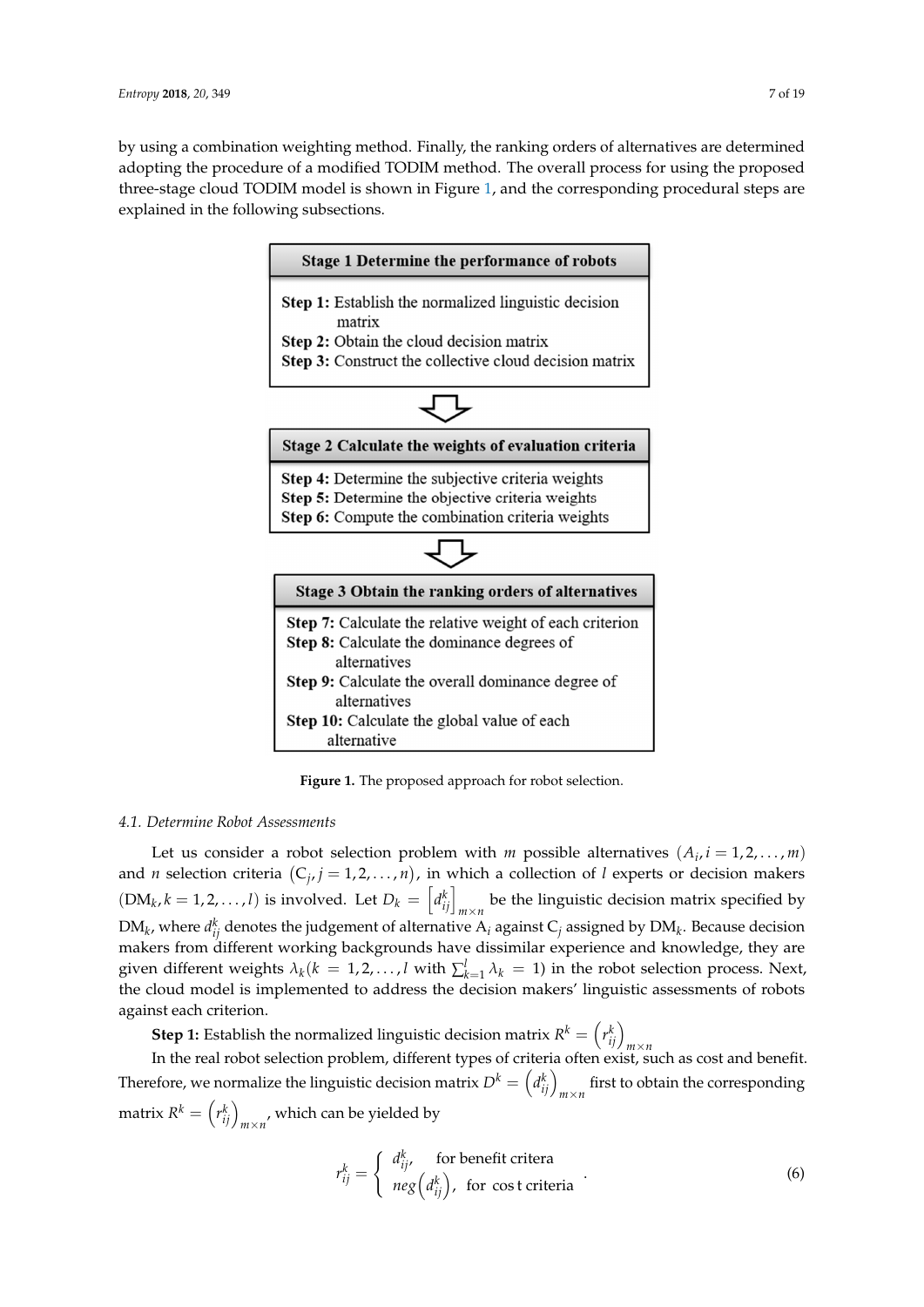Note that if  $d_{ij}^k$  is an LHFS  $d_{ij}^k = \{s_i, lh(s_i)\}$ , then  $r_{ij}^k = \{neg(s_i), lh(s_i)\}.$ **Step 2:** Obtain the cloud decision matrix  $Y_k$ 

According to the introduced cloud conversion method in Section [3.2,](#page-4-0) this step is to convert the linguistic assessments of each normalized linguistic decision matrix *R k* into the corresponding normal clouds for determining the cloud decision matrix  $\widetilde{Y}_k = \begin{bmatrix} \widetilde{y}_{ij}^k \end{bmatrix}_{m \times n'}$ 

where  $\widetilde{y}_{ij} = \left( E x_{ij}^k, E n_{ij}^k, H e_{ij}^k \right)$  for  $i = 1, 2, ..., m$  and  $j = 1, 2, ..., n$ .

**Step 3:** Construct the collective cloud decision matrix  $\widetilde{Y}$ 

Once the decision makers' cloud assessments are obtained, we can pull all individual cloud decision matrices  $\widetilde{Y}_k(k = 1, 2, ..., l)$  for the collective cloud decision matrix  $\widetilde{Y} = \left[\widetilde{y}_{ij}\right]_{m \times n}$ . By using the CHA operator, the aggregated cloud rating of alternative  $A_i$  on criterion  $C_j$ , i.e.,  $\widetilde{y}_{ij}$ , is calculated by

$$
\widetilde{y}_{ij} = \text{CHA}_{\omega,\lambda} \left( \widetilde{y}_{ij}^1, \widetilde{y}_{ij}^2, \dots, \widetilde{y}_{ij}^l \right) = \sum_{h=1}^l \omega_h \widetilde{y}_{\sigma(h)},\tag{7}
$$

where  $\hat{\tilde{y}}_{ij}^{(\ell)}$  is the *h*th largest element of the weighted normal clouds  $\hat{\tilde{y}}_{ij}^k(\hat{\tilde{y}}_{ij}^k = l\lambda_i \tilde{y}_{ij}^k, k = 1, 2, ..., l)$ and  $\omega = (\omega_1, \omega_2, \dots, \omega_l)$  is a related COWA weight vector with  $\omega_h \in [0,1]$  and  $\sum_{h=1}^{l} \omega_h = 1$ .

It is worth noting that if quantitative criteria existed in the problem of robot selection, the assessments of each alternative can be normalized, e.g., by using the linear normalization method [\[18\]](#page--1-6), and converted into normal clouds. Thus, both qualitative and quantitative criteria can be handled in the course of robot evaluation and selection.

#### *4.2. Determine Criteria Weights*

Different types of weighting methods have been used to define the importance values of criteria for multi-criteria decision analysis, which can be categorized as subjective, objective, and combination weighting methods. The subjective weighting techniques, such as AHP [\[19\]](#page--1-7), step-wise weight assessment ratio analysis (SWARA) [\[49,](#page-17-11)[50\]](#page-17-12), pivot pairwise relative criteria importance assessment (PIPRECIA) [\[51\]](#page-17-13), factor relationship (FARE) [\[52\]](#page-17-14), and best-worse method [\[53\]](#page-17-15), assign the criteria weights using the subjective preferences or judgments of decision makers. In contrast, the objective weighting techniques, like entropy method [\[54\]](#page-17-16), criterion impact loss (CILOS) [\[55\]](#page-17-17), and integrated determination of objective criteria weights (IDOCRIW) [\[56](#page-17-18)[,57\]](#page-17-19), specify the criteria weights through dispersion analyses of data given in a decision matrix. Nevertheless, both the subjective and objective weighting techniques have their own advantages and drawbacks. Accordingly, the combination weighting methods integrating both subjective and objective weights have been increasingly adopted by researchers for deriving the weights of criteria.

In the sequel, an entropy-based combination weighting method is proposed to determine criteria weights for the robot selection problem.

**Step 4:** Determine the subjective criteria weights

Let  $w_j^k$  be the linguistic weighting of criterion  $C_j$  given by decision maker  $DM_k$  to indicate its importance in the ranking of robots. The corresponding cloud weights  $\tilde{w}_j^k$   $(j = 1, 2, ..., n)$  are aggregated to find the collective cloud weights  $\tilde{w} = (\tilde{w}_j)_{1 \times n}$  by using the CHA operator. Then, the subjective weight of each evaluation criterion is computed by

$$
w_j^S = \frac{\hat{s}(\tilde{w}_j)}{\sum\limits_{j=1}^n \hat{s}(\tilde{w}_j)},
$$
\n(8)

where  $\hat{s}(\tilde{w}_j)$  is the estimated value of the cloud weight  $\tilde{w}_j$ .

**Step 5:** Compute the objective criteria weights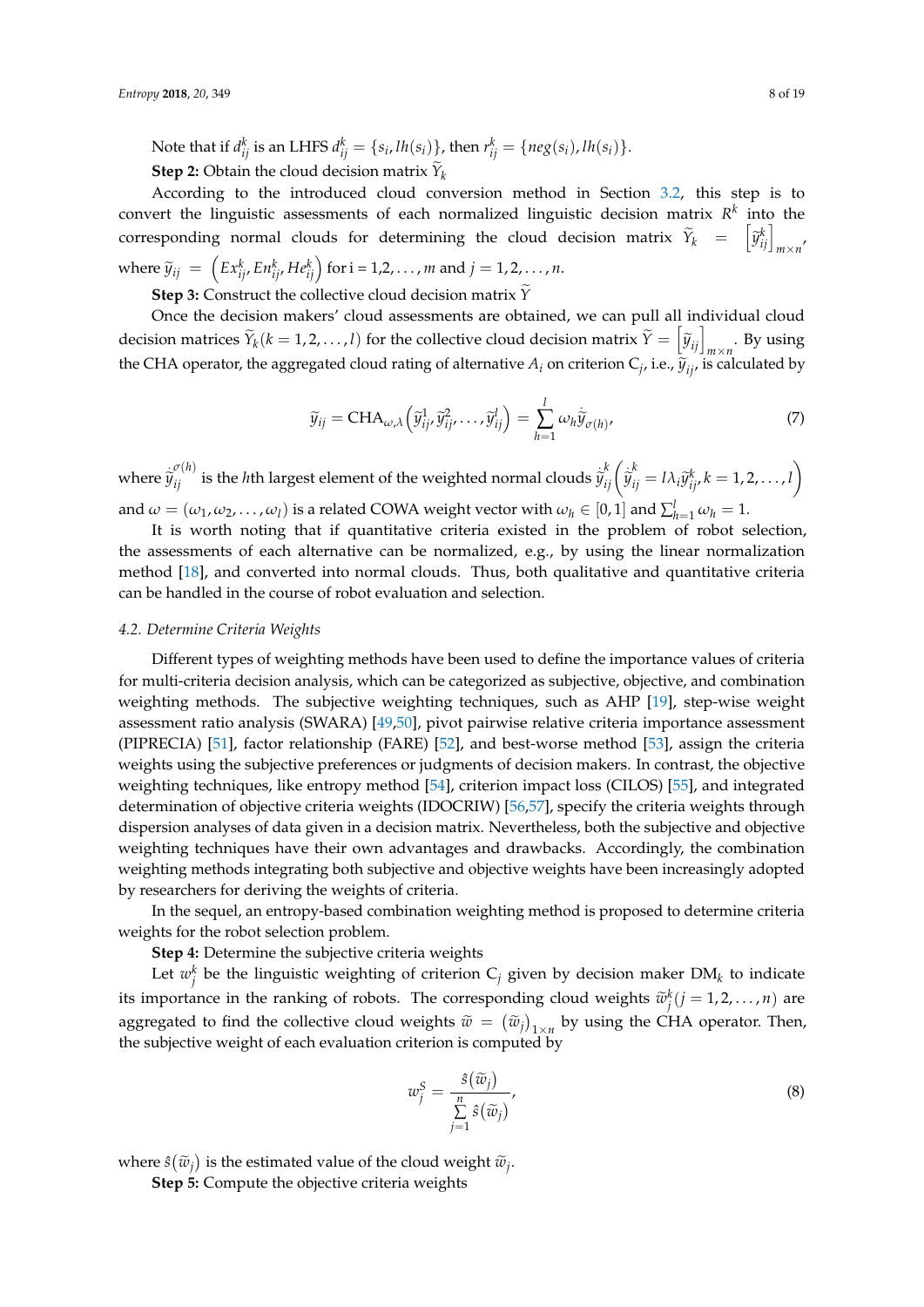On the basis of the entropy theory [\[54\]](#page-17-16), the objective weights of criteria are defined as

$$
w_j^O = \frac{1 - E_j}{n - \sum_{j=1}^n E_j},
$$
\n(9)

where  $E_j$  is the entropy of the projected results of the criterion  $C_j$ , which can be obtained by

$$
E_j = -\left(\frac{1}{\ln m}\right) \sum_{i=1}^m P_{ij} \ln P_{ij}, \qquad (10)
$$

$$
P_{ij} = \frac{\hat{s}(\widetilde{y}_{ij})}{\sum\limits_{i=1}^{m} \hat{s}(\widetilde{y}_{ij})}.
$$
\n(11)

**Step 6:** Compute the combination criteria weights

Based on the obtained subjective and objective weights, the combination weights of the criteria are computed by Equation (12) i.e.,

$$
w_j = \frac{\sqrt{w_j^S \cdot w_j^O}}{\sum\limits_{j=1}^n \sqrt{w_j^S \cdot w_j^O}}.
$$
\n(12)

### *4.3. Define the Ranking of Robots*

The TODIM is an interactive MCDM method based on prospect theory [\[20](#page--1-8)[,58\]](#page-17-20), which reflects decision makers' psychological behavior in the decision making process. It is a practical and consistent method to better make decisions and has been implemented successfully in many situations [\[22](#page--1-10)[,25](#page--1-13)[,27\]](#page--1-15). This subsection extends the TODIM method to cloud environment to help decision makers to rank alternative robots for the given robot selection problem.

**Step 7:** Compute the relative weight of  $C_i$  with respect to the reference criterion  $C_r$  by

$$
w_{jr} = \frac{w_j}{w_r}, \ \ j = 1, 2, \dots, n,
$$
\n(13)

where  $w_r = \max_{1 \leq j \leq n} \{w_j\}$  and  $C_r$  is the criterion associated with  $w_r$ .

**Step 8:** Determine the domination degree of *A<sup>i</sup>* over *A<sup>p</sup>* under C*<sup>j</sup>* , i.e.,

$$
\varphi_j(A_i, A_p) = \begin{cases}\n\sqrt{d(\widetilde{y}_{ij}, \widetilde{y}_{pj}) w_{jr}} / \sum_{j=1}^n w_{jr}, & \text{if } \widetilde{y}_{ij} > \widetilde{y}_{pj} \\
0, & \text{if } \widetilde{y}_{ij} = \widetilde{y}_{pj} \\
-\frac{1}{\theta} \sqrt{d(\widetilde{y}_{ij}, \widetilde{y}_{pj}) \sum_{j=1}^n w_{jr}} / w_{jr}, & \text{if } \widetilde{y}_{ij} < \widetilde{y}_{pj} \\
i, p = 1, 2, \dots, m, j = 1, 2, \dots, n,\n\end{cases}
$$
\n(14)

where  $\theta$  is the attenuation factor of the losses and  $d(\widetilde{y}_{ij}, \widetilde{y}_{pj})$  is the distance between the cloud ratings  $\widetilde{z}_{j}$  and  $\widetilde{z}_{j}$  $\widetilde{y}_{ij}$  and  $\widetilde{y}_{pi}$ .

**Step 9:** Obtain the overall domination degree of  $A_i$  over  $A_p$  by

$$
\varphi(A_i, A_p) = \sum_{j=1}^n \varphi_j(A_i, A_p), \ \ i, p = 1, 2, \dots, m. \tag{15}
$$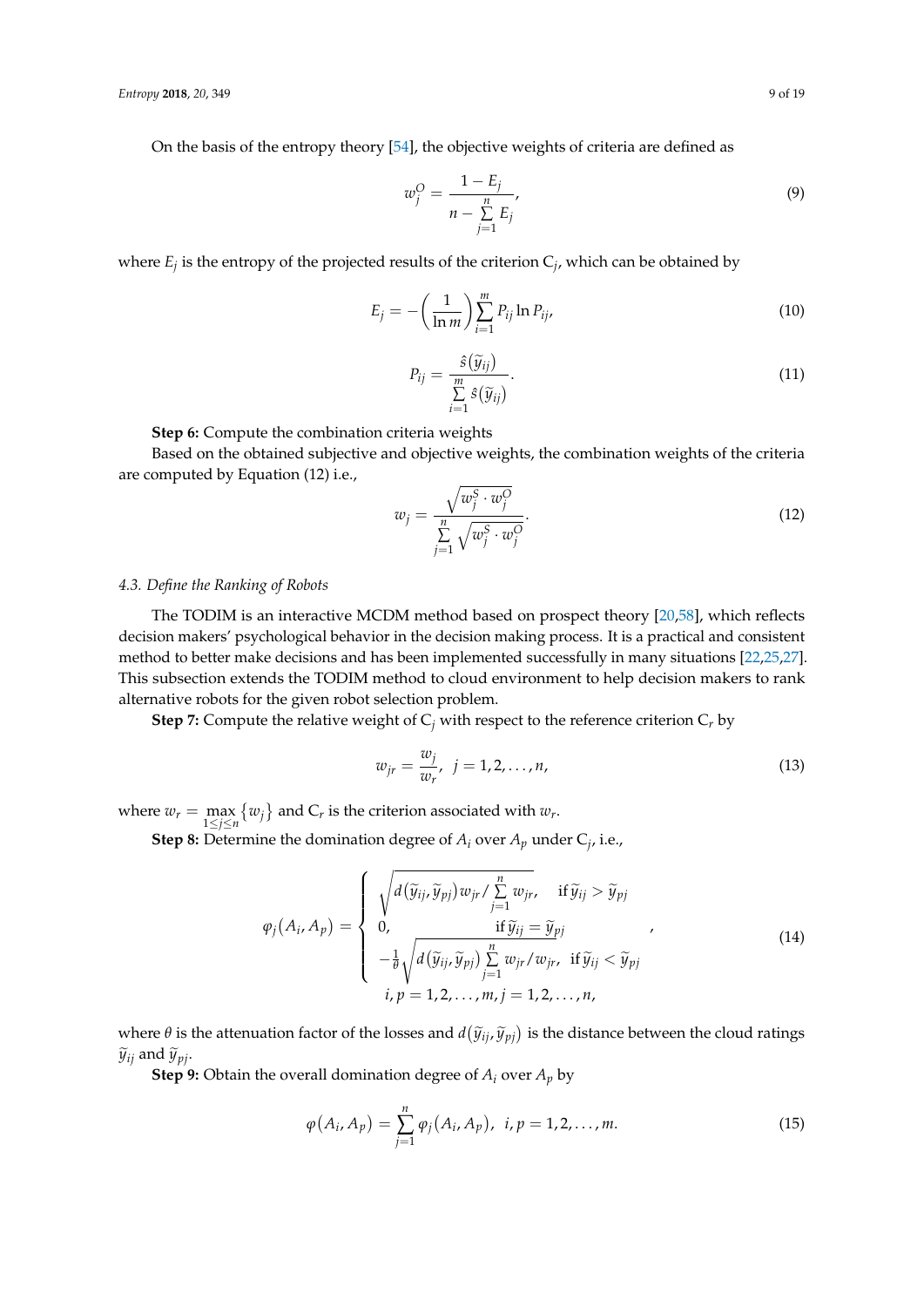**Step 10:** Acquire the global value of alternative  $A_i$  over the other alternatives by using the following equation:

$$
\xi(A_i) = \frac{\delta(A_i) - \min_{1 \le i \le m} \{\delta(A_i)\}}{\max_{1 \le i \le m} \{\delta(A_i)\} - \min_{1 \le i \le m} \{\delta(A_i)\}}, \quad i = 1, 2, ..., m,
$$
\n(16)

where  $\delta(A_i) = \sum_{i=1}^{m}$  $\sum_{p=1} \varphi(A_i, A_p)$ . All the alternatives are ranked following the descending order of their global values  $\xi(A_i)(i=1,2,\ldots,m)$ , and the best robot can be derived for the considered industrial application.

#### <span id="page-9-0"></span>**5. Case Study**

#### *5.1. Application*

This section presents an empirical case adapted from [\[6\]](#page-16-4) to account for the applicability and potential of our proposed robot selection approach. An automobile manufacturing company wants to choose a robot for implementing its manufacturing process. After preliminary selection, four candidates referred as *A*1, *A*2, *A*3, and *A*<sup>4</sup> are left for further assessment. Besides, seven evaluation criteria are considered for selecting the most appropriate robot: Inconsistency with infrastructure  $(C_1)$ , Man-machine interface  $(C_2)$ , Programming flexibility  $(C_3)$ , Vendor's service contract  $(C_4)$ , Supporting channel partner's performance  $(C_5)$ , Compliance  $(C_6)$ , and Stability  $(C_7)$ . All these criteria are benefit criteria except  $C_1$ , which is a cost criterion.

An expert group which consists of five decision makers  $(DM_1, DM_2, \ldots, DM_5)$  is established for the evaluation and selection of the most suitable robot. The decision makers' weights are set as 0.20, 0.30, 0.10, 0.25, and 0.15, respectively, due to their differentiated knowledge and backgrounds. According to the materials and data concerning the considered robots, a seven-point linguistic term set *S* is adopted by the experts to evaluate the given robots and the criteria importance weights, i.e.,

$$
S = \left\{ \begin{array}{l} s_0 = \text{Very Low (VL)}, s_1 = \text{ Low (L)}, s_2 = \text{ Medium Low (ML)}, s_3 = \text{ Medium (M)}, \\ s_4 = \text{ Medium High (MH)}, s_5 = \text{ High (H)}, s_6 = \text{ Very High (VH)} \end{array} \right\}.
$$

As a result, the performance ratings of the four alternative robots against each criterion and the relative prominence of the seven criteria are indicated in Tables [1](#page-11-0) and [2,](#page-11-1) respectively.

By applying the proposed cloud TODIM approach, the above robot selecting problem is solved and the procedural steps are summarized as follows.

**Stage 1.** Evaluate the performance of robots

Step 1: Since criterion  $C_1$  is cost type, the linguistic ratings of the alternatives about  $C_1$  are normalized and listed in Table [3](#page-12-0) and the normalized linguistic decision matrix  $R^k = \binom{r_{ij}^k}{4 \times 7}$  ( $k = 1, 2, ..., 5$ ) can be constructed accordingly.

Step 2: By using the cloud conversion method, we can obtain the cloud decision matrixes  $\widetilde{Y}_k = \left[\widetilde{y}_{ij}^k\right]_{4\times 7}$   $(k=1,2,\ldots,5)$  as tabulated in Table [4.](#page-12-1) It is assumed that the valid universe is [0, 10] and  $He_3 = 0.1$  in the computation.

Step 3: With Table [4](#page-12-1) and Equation (7), the collective cloud decision matrix  $\tilde{\gamma} = [\tilde{y}_{ij}]_{4\times7}$  is built as shown in Table [5.](#page-13-0) It may be mentioned here that the COWA weight vector is computed as  $\omega = (0.112, 0.236, 0.304, 0.236, 0.112)$  by using the normal distribution-based method [\[45\]](#page-17-7).

**Stage 2.** Calculate the criteria weights

Step 4: Based on Table [2](#page-11-1) and the CHA operator, the collective cloud weight vector  $\widetilde{w} = (\widetilde{w}_j)_{1 \times 7}$  is computed as shown in the last row of Table [5.](#page-13-0) By Equation (8), we can derive the subjective criteria weights:  $w_1^S = 0.213$ ,  $w_2^S = 0.126$ ,  $w_3^S = 0.139$ ,  $w_4^S = 0.204$ ,  $w_5^S = 0.157$ ,  $w_6^S = 0.160$ , and  $w_7^S = 0.154$ .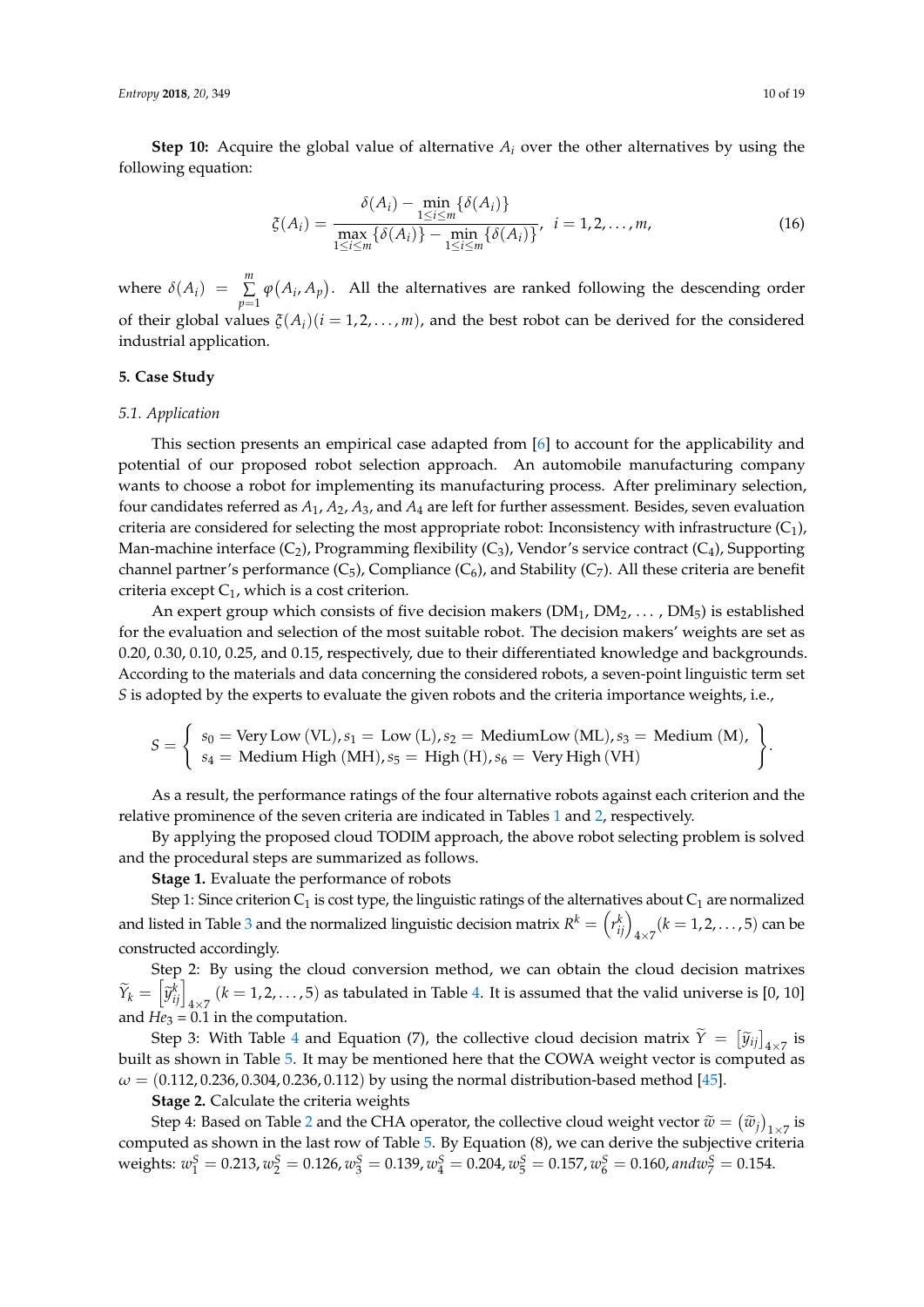Step 5: According to the entropy method, the values of  $P_{ij}$  and  $E_j$  are derived by Equations (10) and (11), which are furnished in Table [6,](#page-13-1) and the objective criteria weights are determined via Equation (9) as:  $w_1^O = 0.435$ ,  $w_2^O = 0.147$ ,  $w_3^O = 0.082$ ,  $w_4^O = 0.083$ ,  $w_5^O = 0.078$ ,  $w_6^O = 0.065$ ,  $w_7^O = 0.109$ .

Step 6: Using the subjective and objective criteria weights, Equation (12) is used to compute the combination criteria weights shown as follows:

 $w_1 = 0.299, w_2 = 0.133, w_3 = 0.104, w_4 = 0.128, w_5 = 0.109, w_6 = 0.100, \text{and } w_7 = 0.127.$ 

**Stage 3.** Acquire the ranking orders of alternatives

Step 7: The relative weights of evaluation criteria regarding the reference criterion C*r* can be calculated through Equation (13) as:

$$
w_{1r} = 1.00, w_{2r} = 0.446, w_{3r} = 0.350, w_{4r} = 0.427, w_{5r} = 0.364, w_{6r} = 0.335, w_{7r} = 0.426.
$$

Step 8: Based on Table [5,](#page-13-0) we use Equation (14) to obtain the dominance degrees between the alternatives with respect to the seven criteria. Without loss of generality, the attenuation coefficient *θ* is set to be 1. The above results are indicated in Table [7.](#page-14-0)

Steps 9 and 10: The overall dominance degree for each pair of alternatives on all the criteria is computed by Equation (15), and the global values of the alternative robots are determined using Equation (16). We summarized the results of these steps in Table [8.](#page-14-1) It can be observed that alternative *A*<sup>1</sup> with the top global value is the best robot for the considered case study, and the ranking of the four robots is  $A_1 \succ A_4 \succ A_3 \succ A_2$ .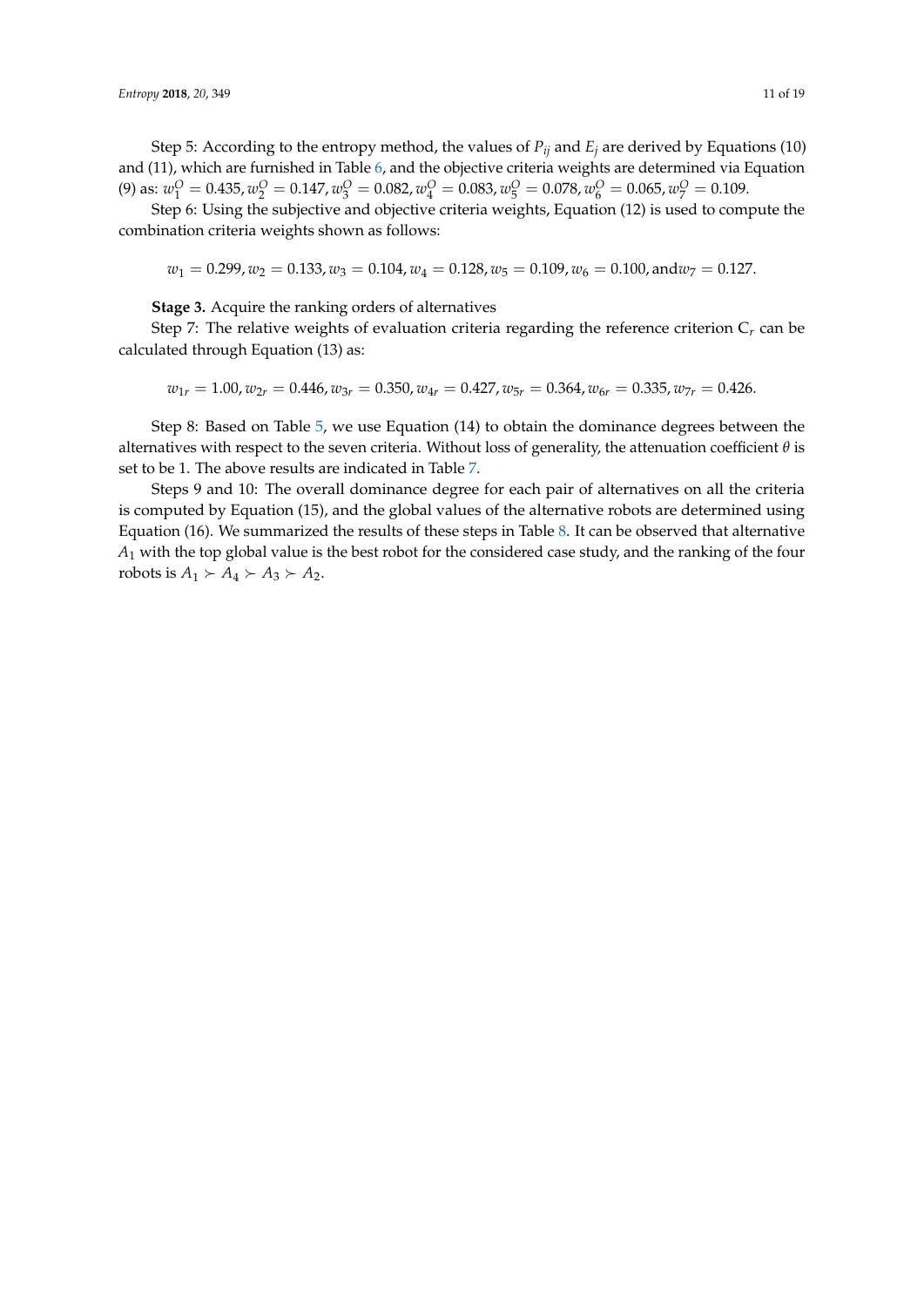| Robots | Experts         | Criteria                           |                             |                               |                                             |                               |                       |                                    |  |
|--------|-----------------|------------------------------------|-----------------------------|-------------------------------|---------------------------------------------|-------------------------------|-----------------------|------------------------------------|--|
|        |                 | C <sub>1</sub>                     | C <sub>2</sub>              | $C_3$                         | $C_4$                                       | $C_5$                         | $C_6$                 | $C_7$                              |  |
| $A_1$  | DM <sub>1</sub> | $s_0$                              | $\{(s_6, 0.6, 0.9)\}\;$     | $S_3$                         | $S_4$                                       | S <sub>4</sub>                | S <sub>6</sub>        | S <sub>6</sub>                     |  |
|        | DM <sub>2</sub> | $\{(s_0,\,0.7)\}$                  | $S_6$                       |                               |                                             |                               | $s_{5}$               |                                    |  |
|        | DM <sub>3</sub> | S <sub>1</sub>                     |                             |                               |                                             |                               | $\{(s_5, s_6)\}\;$    |                                    |  |
|        | DM <sub>4</sub> | S <sub>1</sub>                     |                             |                               |                                             |                               | $S_{\overline{2}}$    |                                    |  |
|        | DM <sub>5</sub> | S <sub>1</sub>                     |                             | $\{(s_3, 0.8), (s_4, 0.9)\}\$ |                                             | $\{(s_5, 0.6, 0.8)\}$         | S6                    | $\{(s_5, 0.7), (s_6, 0.6, 0.9)\}\$ |  |
| $A_2$  | DM <sub>1</sub> | $S_6$                              |                             |                               |                                             | $S_{\overline{2}}$            | $S_{\varDelta}$       | $\{(s_3, 0.7, 0.9)\}\$             |  |
|        | DM <sub>2</sub> | $S_6$                              |                             |                               |                                             |                               |                       |                                    |  |
|        | DM <sub>3</sub> | $\{(s_5, s_6)\}\$                  | $\{(s_1, 0.6, 0.8)\}\$      |                               | $\{(s_3, 0.6)\}\$                           |                               |                       |                                    |  |
|        | DM <sub>4</sub> | $\{(s_5, 0.5, 0.8)\}\$             | S <sub>2</sub>              | $\{(s_2, 0.8)\}\$             | S <sub>2</sub>                              |                               |                       |                                    |  |
|        | DM <sub>5</sub> | $S_{\overline{5}}$                 |                             |                               |                                             |                               |                       |                                    |  |
| $A_3$  | DM <sub>1</sub> | S <sub>2</sub>                     |                             |                               |                                             |                               | $\{(s_4, 0.5, 0.7)\}$ |                                    |  |
|        | DM <sub>2</sub> | s <sub>1</sub>                     |                             |                               |                                             |                               |                       |                                    |  |
|        | DM <sub>3</sub> | s <sub>2</sub>                     | $\{(s_3, 0.8)\}\$           | $\{(s_5, 0.7)\}\$             |                                             |                               |                       |                                    |  |
|        | DM <sub>4</sub> | $s_2$                              | $S_3$                       | $S_{\overline{2}}$            |                                             |                               |                       |                                    |  |
|        | DM <sub>5</sub> | $\{(s_0,$ 0.6, 0.8), $(s_1,$ 0.7)} | $\{(s_4, 0.3, 0.5, 0.8)\}\$ |                               |                                             | $\{(s_3, 0.7), (s_4, 0.6)\}\$ |                       |                                    |  |
| $A_4$  | DM <sub>1</sub> | S <sub>1</sub>                     |                             |                               |                                             |                               |                       |                                    |  |
|        | DM <sub>2</sub> | s <sub>0</sub>                     |                             | $S_{\overline{2}}$            |                                             |                               |                       |                                    |  |
|        | DM <sub>3</sub> | S <sub>1</sub>                     | $S_4$                       | $\{(s_4, s_5)\}\;$            | $\{(s_2,$ 0.4), $(s_3,$ 0.7), $(s_4,$ 0.4)} |                               |                       | $\{(s_6, 0.6)\}\$                  |  |
|        | DM <sub>4</sub> | S <sub>1</sub>                     |                             | S <sub>4</sub>                |                                             |                               |                       |                                    |  |
|        | DM <sub>5</sub> | $\{(s_0, 0.7, 0.8)\}\$             |                             | $S_5$                         | S٥                                          |                               |                       |                                    |  |

**Table 1.** Linguistic evaluations of alternative robots.

|  |  | Table 2. Linguistic evaluations of criteria weights. |  |  |  |
|--|--|------------------------------------------------------|--|--|--|
|--|--|------------------------------------------------------|--|--|--|

<span id="page-11-1"></span><span id="page-11-0"></span>

|                 |                    |       |       | Criteria   |                    |                    |                    |
|-----------------|--------------------|-------|-------|------------|--------------------|--------------------|--------------------|
| <b>Experts</b>  | C <sub>1</sub>     | C,    | C3    | $\rm{C_4}$ | $C_5$              | Č۶                 | Ų7                 |
| $DM_1$          | $S_{\overline{5}}$ | $S_3$ | $s_5$ | $S_4$      | $S_{\overline{5}}$ | $S_4$              | $s_{5}$            |
| DM <sub>2</sub> | $S_6$              | $S_3$ | $S_4$ | $S_6$      | $s_4$              | $S_{\overline{5}}$ | $S_4$              |
| DM <sub>3</sub> | $S_{\overline{5}}$ | $S_4$ | $S_4$ | $S_4$      | $S_4$              | $S_{\overline{5}}$ | $S_{\overline{5}}$ |
| DM <sub>4</sub> | $s_6$              | $s_4$ | $s_3$ | $S_6$      | $s_4$              | $s_{5}$            | $s_4$              |
| DM <sub>5</sub> | S <sub>6</sub>     | $S_3$ | $s_3$ | $S_6$      | $S_{\overline{5}}$ | $S_4$              | $S_4$              |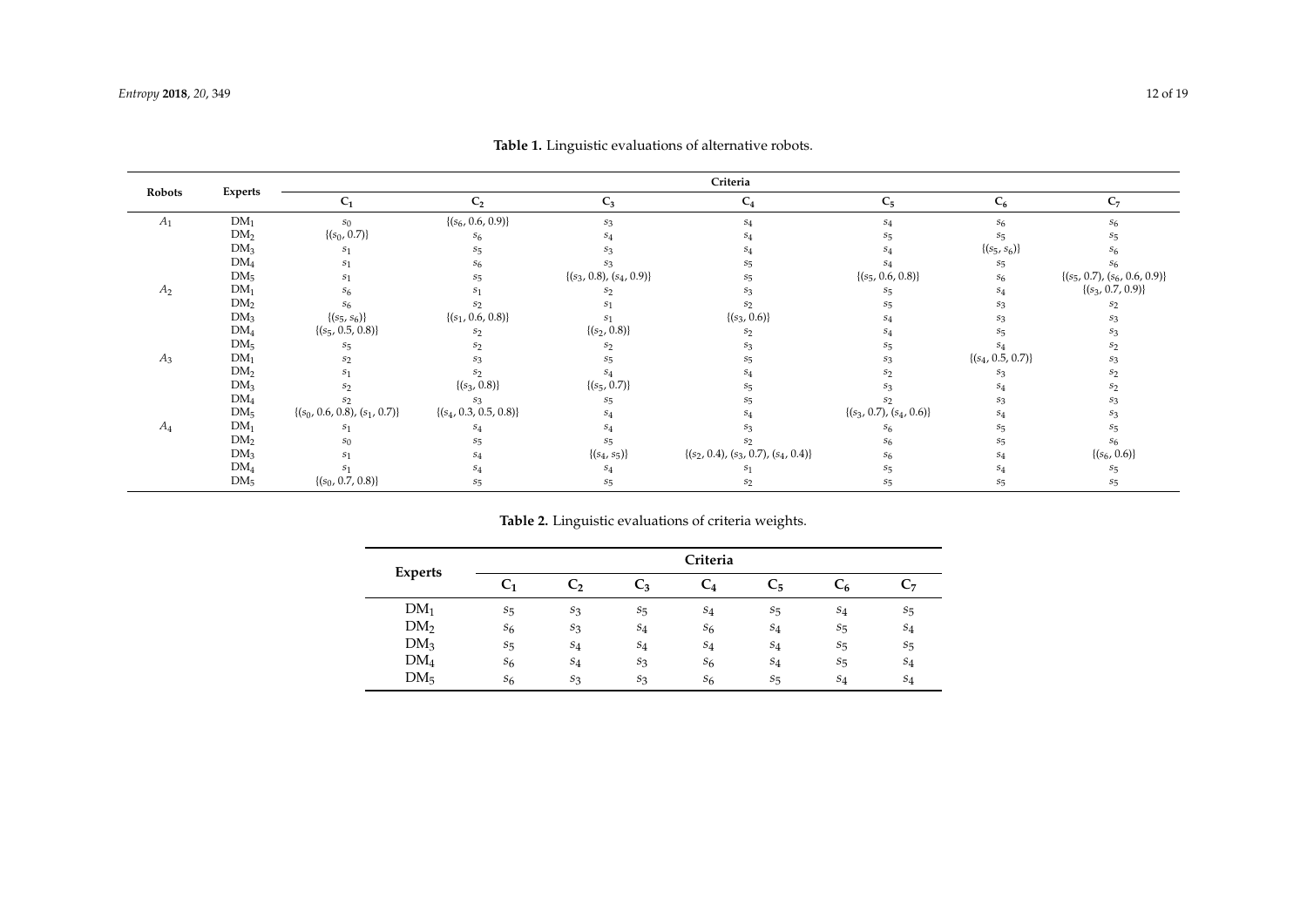|                 | <b>Alternatives</b> |                        |                                    |                        |  |  |  |  |
|-----------------|---------------------|------------------------|------------------------------------|------------------------|--|--|--|--|
| Experts         | $A_1$               | $A_2$                  | $A_3$                              | $A_4$                  |  |  |  |  |
| DM <sub>1</sub> | 56                  | s <sub>0</sub>         | $S_4$                              | $S_5$                  |  |  |  |  |
| DM <sub>2</sub> | $\{(s_6, 0.7)\}\$   | $s_0$                  | $S_{\overline{5}}$                 | $S_6$                  |  |  |  |  |
| DM <sub>3</sub> | $S_{\overline{5}}$  | $\{(s_0, s_1)\}\$      | $S_4$                              | $S_{\overline{5}}$     |  |  |  |  |
| DM <sub>4</sub> | $S_{\overline{5}}$  | $\{(s_1, 0.5, 0.8)\}\$ | $S_4$                              | $S_{\overline{5}}$     |  |  |  |  |
| DM <sub>5</sub> | $S_{\overline{5}}$  | S <sub>1</sub>         | $\{(s_5, 0.7), (s_6, 0.6, 0.8)\}\$ | $\{(s_6, 0.7, 0.8)\}\$ |  |  |  |  |

**Table 3.** Normalized linguistic assessments of alternatives for criterion  $C_1$ .

**Table 4.** Cloud decision matrix  $Y_k$  .

<span id="page-12-1"></span><span id="page-12-0"></span>

|                | <b>Experts</b>  |                      |                      |                      | Criteria             |                      |                      |                      |
|----------------|-----------------|----------------------|----------------------|----------------------|----------------------|----------------------|----------------------|----------------------|
| Alternatives   |                 | $C_1$                | C <sub>2</sub>       | $C_3$                | $C_4$                | $C_5$                | $C_6$                | $C_7$                |
| $A_1$          | $DM_1$          | (10, 0.833, 0.424)   | (7.5, 0.833, 0.424)  | (5, 0.197, 0.1)      | (5.96, 0.318, 0.162) | (5.96, 0.318, 0.162) | (10, 0.833, 0.424)   | (10, 0.833, 0.424)   |
|                | DM <sub>2</sub> | (7, 0.833, 0.424)    | (10, 0.833, 0.424)   | (5.96, 0.318, 0.162) | (5.96, 0.318, 0.162) | (7.5, 0.515, 0.262)  | (7.5, 0.515, 0.262)  | (7.5, 0.515, 0.262)  |
|                | DM <sub>3</sub> | (7.5, 0.515, 0.262)  | (7.5, 0.515, 0.262)  | (5, 0.197, 0.1)      | (5.96, 0.318, 0.162) | (5.96, 0.318, 0.162) | (8.75, 0.693, 0.352) | (10, 0.833, 0.424)   |
|                | DM <sub>4</sub> | (7.5, 0.515, 0.262)  | (10, 0.833, 0.424)   | (5, 0.197, 0.1)      | (7.5, 0.515, 0.262)  | (5.96, 0.318, 0.162) | (7.5, 0.515, 0.262)  | (10, 0.833, 0.424)   |
|                | DM <sub>5</sub> | (7.5, 0.515, 0.262)  | (7.5, 0.515, 0.262)  | (4.68, 0.265, 0.135) | (7.5, 0.515, 0.262)  | (5.25, 0.515, 0.262) | (10, 0.833, 0.424)   | (6.38, 0.693, 0.352) |
| A <sub>2</sub> | $DM_1$          | (0, 0.833, 0.424)    | (2.5, 0.515, 0.262)  | (4.05, 0.318, 0.162) | (5, 0.197, 0.1)      | (7.5, 0.515, 0.262)  | (5.96, 0.318, 0.162) | (4, 0.197, 0.1)      |
|                | DM <sub>2</sub> | (0, 0.833, 0.424)    | (4.05, 0.318, 0.162) | (2.5, 0.515, 0.262)  | (4.05, 0.318, 0.162) | (7.5, 0.515, 0.262)  | (5, 0.197, 0.1)      | (4.05, 0.318, 0.162) |
|                | DM <sub>3</sub> | (1.25, 0.693, 0.352) | (1.75, 0.515, 0.262) | (2.5, 0.515, 0.262)  | (3, 0.197, 0.1)      | (5.96, 0.318, 0.162) | (5, 0.197, 0.1)      | (5, 0.197, 0.1)      |
|                | DM <sub>4</sub> | (1.63, 0.515, 0.262) | (4.05, 0.318, 0.162) | (3.24, 0.318, 0.162) | (4.05, 0.318, 0.162) | (5.96, 0.318, 0.162) | (7.5, 0.515, 0.262)  | (5, 0.197, 0.1)      |
|                | DM <sub>5</sub> | (2.5, 0.515, 0.262)  | (4.05, 0.318, 0.162) | (4.05, 0.318, 0.162) | (5, 0.197, 0.1)      | (7.5, 0.515, 0.262)  | (5.96, 0.318, 0.162) | (4.05, 0.318, 0.162) |
| $A_3$          | $DM_1$          | (5.96, 0.318, 0.162) | (5, 0.197, 0.1)      | (7.5, 0.515, 0.262)  | (7.5, 0.515, 0.262)  | (5, 0.197, 0.1)      | (3.58, 0.318, 0.162) | (5, 0.197, 0.1)      |
|                | DM <sub>2</sub> | (7.5, 0.515, 0.262)  | (4.05, 0.318, 0.162) | (5.96, 0.318, 0.162) | (5.96, 0.318, 0.162) | (4.05, 0.318, 0.162) | (5, 0.197, 0.1)      | (4.05, 0.318, 0.162) |
|                | DM <sub>3</sub> | (5.96, 0.318, 0.162) | (4, 0.197, 0.1)      | (5.25, 0.515, 0.262) | (7.5, 0.515, 0.262)  | (5, 0.197, 0.1)      | (5.96, 0.318, 0.162) | (4.05, 0.318, 0.162) |
|                | DM <sub>4</sub> | (5.96, 0.318, 0.162) | (5, 0.197, 0.1)      | (7.5, 0.515, 0.262)  | (7.5, 0.515, 0.262)  | (4.05, 0.318, 0.162) | (5, 0.197, 0.1)      | (5, 0.197, 0.1)      |
|                | DM <sub>5</sub> | (6.13, 0.693, 0.352) | (3.18, 0.318, 0.162) | (5.96, 0.318, 0.162) | (5.96, 0.318, 0.162) | (3.54, 0.265, 0.135) | (5.96, 0.318, 0.162) | (5, 0.197, 0.1)      |
| $A_4$          | $DM_1$          | (7.5, 0.515, 0.262)  | (5.96, 0.318, 0.162) | (5.96, 0.318, 0.162) | (5, 0.197, 0.1)      | (10, 0.833, 0.424)   | (7.5, 0.515, 0.262)  | (7.5, 0.515, 0.262)  |
|                | DM <sub>2</sub> | (10, 0.833, 0.424)   | (7.5, 0.515, 0.262)  | (7.5, 0.515, 0.262)  | (4.05, 0.318, 0.162) | (10, 0.833, 0.424)   | (7.5, 0.515, 0.262)  | (10, 0.833, 0.424)   |
|                | DM <sub>3</sub> | (7.5, 0.515, 0.262)  | (5.96, 0.318, 0.162) | (6.73, 0.428, 0.218) | (2.5, 0.283, 0.144)  | (10, 0.833, 0.424)   | (5.96, 0.318, 0.162) | (6, 0.833, 0.424)    |
|                | DM <sub>4</sub> | (7.5, 0.515, 0.262)  | (5.96, 0.318, 0.162) | (5.96, 0.318, 0.162) | (2.5, 0.515, 0.262)  | (7.5, 0.515, 0.262)  | (5.96, 0.318, 0.162) | (7.5, 0.515, 0.262)  |
|                | DM <sub>5</sub> | (7.5, 0.833, 0.424)  | (7.5, 0.515, 0.262)  | (7.5, 0.515, 0.262)  | (4.05, 0.318, 0.162) | (7.5, 0.515, 0.262)  | (7.5, 0.515, 0.262)  | (7.5, 0.515, 0.262)  |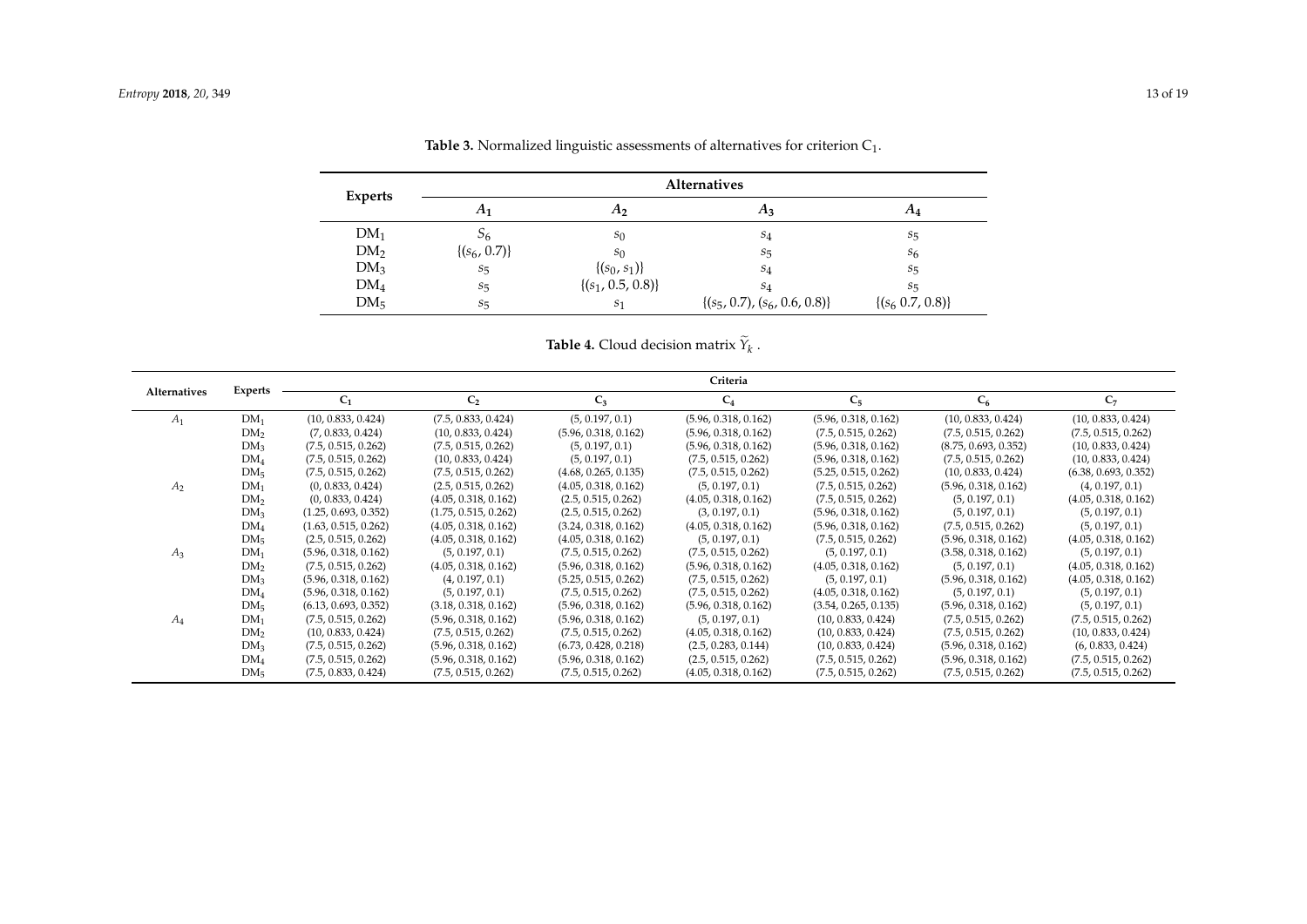| <b>Alternatives</b> | Criteria             |                      |                      |                      |                      |                      |                      |  |  |  |
|---------------------|----------------------|----------------------|----------------------|----------------------|----------------------|----------------------|----------------------|--|--|--|
|                     | C <sub>1</sub>       | $\mathsf{C}_2$       | $C_3$                | $C_4$                | U5                   | $C_6$                | $C_7$                |  |  |  |
| $A_1$               | (8.13, 0.665, 0.339) | (8.66, 0.771, 0.392) | (5.1, 0.234, 0.119)  | (6.63, 0.395, 0.201) | (6.09, 0.397, 0.202) | (8.73, 0.678, 0.345) | (8.81, 0.724, 0.368) |  |  |  |
| $A_2$               | (0.86, 0.661, 0.337) | (3.49, 0.384, 0.195) | (3.41, 0.441, 0.225) | (4.45, 0.260, 0.132) | (6.96, 0.445, 0.227) | (5.97, 0.319, 0.162) | (4.35, 0.271, 0.138) |  |  |  |
| $A_3$               | (6.25, 0.442, 0.225) | (4.44, 0.271, 0.138) | (6.79, 0.431, 0.220) | (6.91, 0.431, 0.220) | (4.30, 0.271, 0.138) | (4.78, 0.253, 0.129) | (4.77, 0.256, 0.130) |  |  |  |
| A4                  | (7.92, 0.643, 0.327) | (6.49, 0.397, 0.202) | (6.51, 0.411, 0.209) | (3.67, 0.386, 0.197) | (8.78, 0.683, 0.348) | (7.68, 0.445, 0.226) | (7.84, 0.601, 0.306) |  |  |  |
| $\widetilde{w}$     | (7.92, 0.643, 0.327) | (6.49, 0.397, 0.202) | (6.51, 0.411, 0.209) | (3.67, 0.386, 0.197) | (8.78, 0.683, 0.348) | (7.68, 0.445, 0.226) | (7.84, 0.601, 0.306) |  |  |  |

**Table 5.** Collective cloud decision matrix  $\widetilde{Y}$  and Collective cloud weight vector  $\widetilde{w}$ .

**Table 6.** Values of  $P_{ij}$  and  $E_j$  by the entropy method.

<span id="page-13-1"></span><span id="page-13-0"></span>

| $P_{ii}$ | $\mathbf{C_{1}}$ | C,    | $C_3$ | $C_4$ | C5    | $\mathrm{C}_6$ | $\mathbf{C}_7$ |
|----------|------------------|-------|-------|-------|-------|----------------|----------------|
| $A_1$    | 0.350            | 0.375 | 0.234 | 0.305 | 0.233 | 0.323          | 0.342          |
| A2       | 0.037            | 0.151 | 0.155 | 0.205 | 0.266 | 0.220          | 0.169          |
| $A_3$    | 0.271            | 0.192 | 0.313 | 0.320 | 0.164 | 0.175          | 0.186          |
| $A_4$    | 0.341            | 0.282 | 0.297 | 0.170 | 0.337 | 0.283          | 0.303          |
| $E_i$    | 0.874            | 0.957 | 0.976 | 0.976 | 0.977 | 0.981          | 0.968          |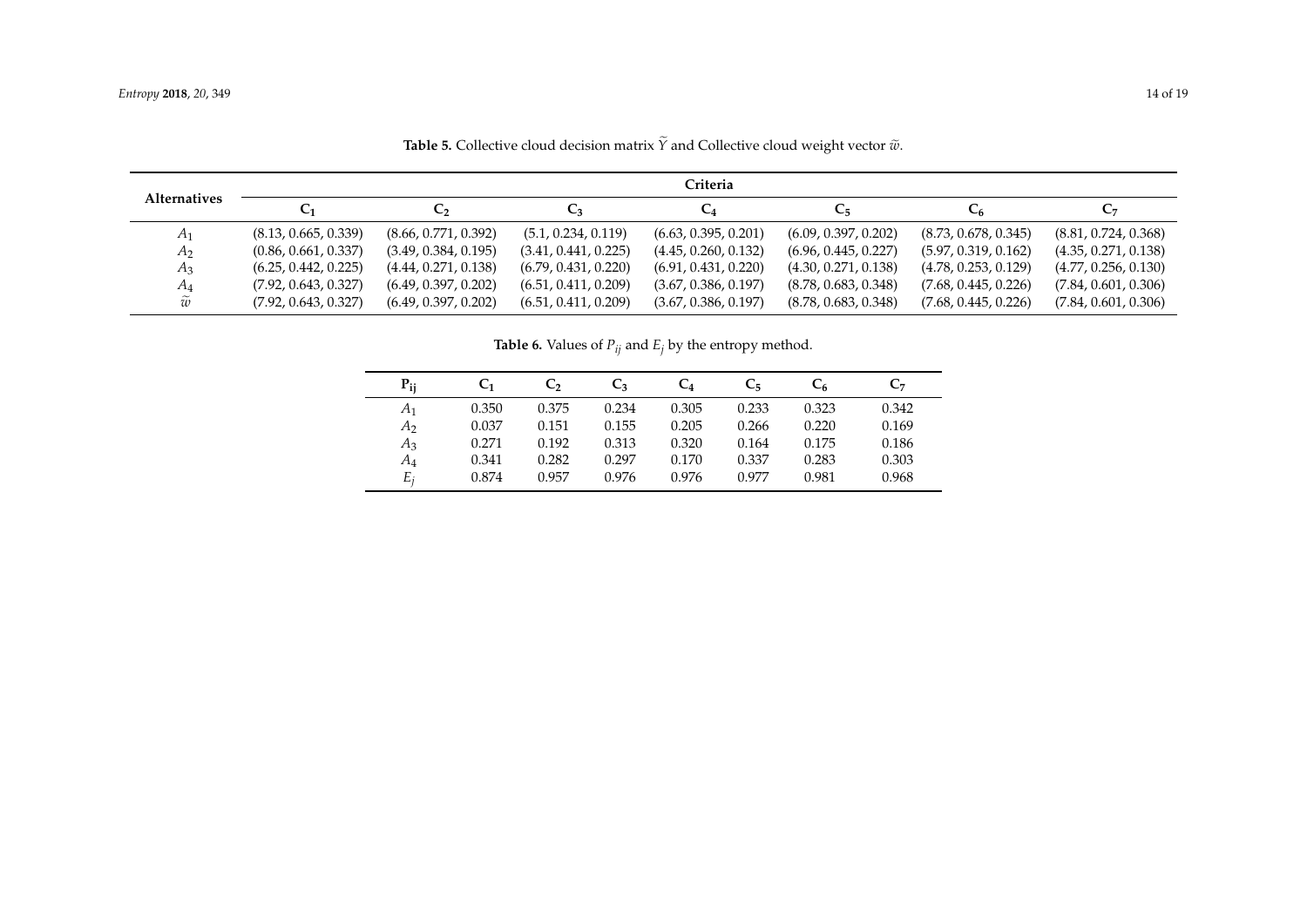<span id="page-14-0"></span>

|                       | $C_1$    | C <sub>2</sub> | $C_3$    | $C_4$    | $C_5$    | $C_6$    | C <sub>7</sub> |
|-----------------------|----------|----------------|----------|----------|----------|----------|----------------|
| $\varphi_i(A_1, A_2)$ | 1.038    | 0.378          | 0.581    | 0.375    | $-0.184$ | 0.575    | 0.590          |
| $\varphi_i(A_1, A_3)$ | 0.741    | 0.632          | $-0.501$ | $-0.240$ | 0.331    | 0.559    | 0.644          |
| $\varphi_i(A_1, A_4)$ | 0.227    | 0.664          | $-0.486$ | 0.417    | $-0.504$ | 0.524    | 0.365          |
| $\varphi_i(A_2, A_3)$ | $-1.100$ | $-0.491$       | $-0.434$ | $-0.426$ | 0.371    | 0.248    | $-0.242$       |
| $\varphi_i(A_2, A_4)$ | $-1.045$ | $-0.421$       | $-0.446$ | 0.494    | $-0.496$ | $-0.365$ | $-0.540$       |
| $\varphi_i(A_3, A_4)$ | $-0.711$ | $-0.360$       | 0.139    | 0.364    | $-0.524$ | $-0.415$ | $-0.600$       |
| $\varphi_i(A_2, A_1)$ | $-1.038$ | $-0.378$       | $-0.581$ | $-0.375$ | 0.184    | $-0.575$ | $-0.590$       |
| $\varphi_i(A_3,A_1)$  | $-0.741$ | $-0.632$       | 0.501    | 0.240    | $-0.331$ | $-0.559$ | $-0.644$       |
| $\varphi_i(A_4,A_1)$  | $-0.227$ | $-0.664$       | 0.486    | $-0.417$ | 0.504    | $-0.524$ | $-0.365$       |
| $\varphi_i(A_3, A_2)$ | 1.100    | 0.491          | 0.434    | 0.426    | $-0.371$ | $-0.248$ | 0.242          |
| $\varphi_i(A_4,A_2)$  | 1.045    | 0.421          | 0.446    | $-0.494$ | 0.496    | 0.365    | 0.540          |
| $\varphi_i(A_4, A_3)$ | 0.711    | 0.360          | $-0.139$ | $-0.364$ | 0.524    | 0.415    | 0.600          |

**Table 7.** Dominance degrees between alternatives under each criterion.

<span id="page-14-1"></span>**Table 8.** Overall dominance degrees between alternatives and global value of each alternative.

| $\varphi(A_1, A_2)$ | $\varphi(A_1, A_3)$ | $\varphi(A_1, A_4)$ | $\delta(A_1)$ | $\zeta(A_i)$ |
|---------------------|---------------------|---------------------|---------------|--------------|
| 3.353               | 2.166               | 1.207               | 6.727         | 1.000        |
| $\varphi(A_2,A_1)$  | $\varphi(A_2, A_3)$ | $\varphi(A_2, A_4)$ | $\delta(A_2)$ | $\xi(A_2)$   |
| $-3.353$            | $-2.073$            | $-2.820$            | $-8.246$      | 0.000        |
| $\varphi(A_3, A_1)$ | $\varphi(A_3, A_2)$ | $\varphi(A_3, A_4)$ | $\delta(A_3)$ | $\zeta(A_3)$ |
| $-2.166$            | 2.073               | $-2.107$            | $-2.200$      | 0.404        |
| $\varphi(A_4,A_1)$  | $\varphi(A_4, A_2)$ | $\varphi(A_4, A_3)$ | $\delta(A_4)$ | $\xi(A_4)$   |
| $-1.207$            | 2.820               | 2.107               | 3.720         | 0.799        |

#### *5.2. Sensitivity Analysis*

In order to investigate the influence of the weight values of criteria on the ranking orders of alternatives, a sensitivity analysis about criteria weights is conducted. Four cases are considered in the analysis: combination weights (Case 1), subjective weights (Case 2), objective weights (Case 3), and equal weights (Case 4). Table [9](#page-14-2) shows the global values of alternatives with different sets of criteria weights. From Table [9,](#page-14-2) it is apparent that the change of weight values leads to the change of global values of the alternatives. Depending on different weight values of criteria, the ranking orders of alternatives may be different, and the results may lead to different decisions. So, it is important to choose an appropriate method for determining criteria weights. The entropy-based combination weighting method proposed in this paper can generate more reliable weight values of criteria since both subjective and objective weights are taken into account. In addition, the final ranking of the alternative robots is  $A_1 \succ A_4 \succ A_3 \succ A_2$  in the four cases, which is stable under the changing weight values of criteria. This shows that the ranking result obtained by the proposed cloud TODIM approach is reasonable and robust for the given case study.

**Table 9.** Results of sensitivity analysis.

<span id="page-14-2"></span>

| <b>Alternatives</b> | Case 1 | Case 2 | Case 3 | Case 4 |
|---------------------|--------|--------|--------|--------|
| A1                  | 1.000  | 1.000  | 1.000  | 1.000  |
| A <sub>2</sub>      | 0.000  | 0.000  | 0.000  | 0.000  |
| $A_3$               | 0.407  | 0.413  | 0.402  | 0.417  |
| $A_4$               | 0.832  | 0.837  | 0.824  | 0.825  |

#### *5.3. Comparison Analysis*

For illustrating the efficiency of the suggested decision support framework, we compared with other representative methods for the same robot selection case, which include the interval type-2 fuzzy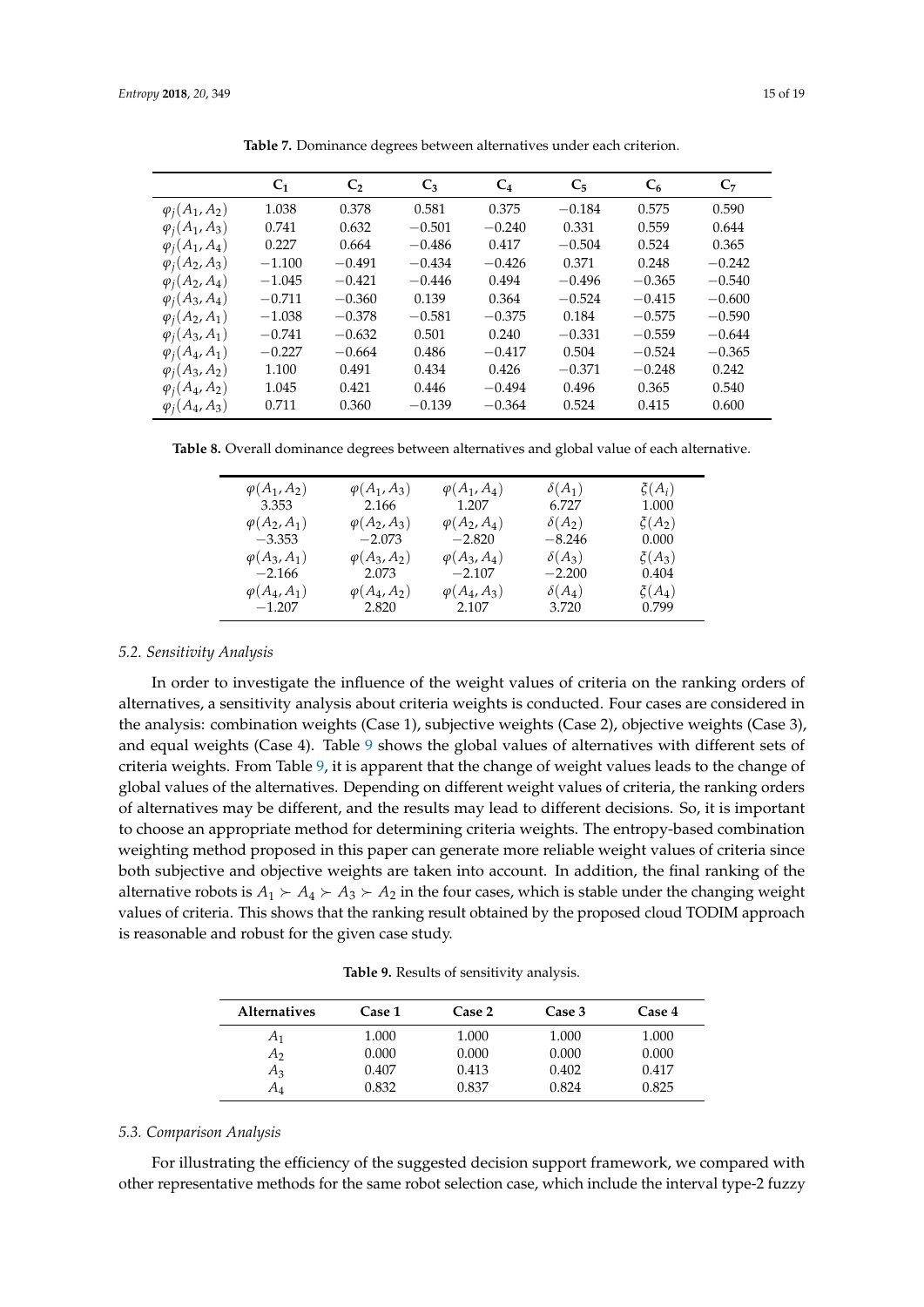<span id="page-15-1"></span>V[IK](#page-16-4)OR (ITF-VIKOR) [6], the interval-valued fuzzy C[OPR](#page--1-19)AS (IVF-COPRAS) [31], the interval 2-tuple linguistic [TOP](#page--1-6)SIS (ITL-TOPSIS) [18], the fuzz[y T](#page-16-3)OPSIS [5], and the [EL](#page-16-10)ECTRE [2] methods. The order results for the given robots with these five approaches are sho[wn](#page-15-1) in Figure 2.





From Figure 2, we can see that the sequences of alternatives obtained by the listed methods and the proposed cloud TODIM model are exactly the same, and the best-suited robot is alternative *A*1. From Figure [2,](#page-15-1) we can see that the sequences of alternatives obtained by the listed methods and the proposed cloud TODIM model are exactly the same, and the best-suited robot is alternative  $A_1$ .<br> $\mathbb{F}$ This shows the verification and validation of the proposed approach. However, compared with other robot selection methods, the presented cloud TODIM model has the following merits:

- 1. The performance ratings of robots are evaluated in linguistic expressions and the hesitancy and 1. The performance ratings of robots are evaluated in linguistic expressions and the hesitancy and inconsistency in the decision makers' evaluations on robots can be well represented. This allows inconsistency in the decision makers' evaluations on robots can be well represented. This allows decision makers to define their opinions more realistically and make the robot selection easier decision makers to define their opinions more realistically and make the robot selection easier to perform. to perform.
- 2. Based on the cloud model, the new approach can not only reflect average level but also the 2. Based on the cloud model, the new approach can not only reflect average level but also the vagueness and randomness of the evaluation criteria. Moreover, the aggregation of performance vagueness and randomness of the evaluation criteria. Moreover, the aggregation of performance information utilizing the CHA operator can reflect the importance weights of experts and information utilizing the CHA operator can reflect the importance weights of experts and simultaneously minimize the effect of biased assessments on the ranking results. simultaneously minimize the effect of biased assessments on the ranking results.
- 3. We consider both subjective and objective weights of criteria in ranking the alternative robots, 3. We consider both subjective and objective weights of criteria in ranking the alternative robots, and the combination criteria weights are computed directly without the need to determine the weight coefficient between subjective and objective weights in advance. This makes the ranking weight coefficient between subjective and objective weights in advance. This makes the ranking results more accurate and theoretically reasonable. results more accurate and theoretically reasonable.
- 4. By applying an extended TODIM method, the presented approach takes the behavioral 4. By applying an extended TODIM method, the presented approach takes the behavioral characteristics of decision makers (e.g., reference dependence and loss aversion) into characteristics of decision makers (e.g., reference dependence and loss aversion) into consideration in determining the ranking of robots. Therefore, the robot selection approach consideration in determining the ranking of robots. Therefore, the robot selection approach proposed in this paper is more realistic in practical applications. proposed in this paper is more realistic in practical applications.

# <span id="page-15-0"></span>**6. Conclusions 6. Conclusions**

Industrial robots are commonly applied in different advanced manufacturing systems to Industrial robots are commonly applied in different advanced manufacturing systems to enhance efficiency and improve product quality. Choosing the ideal robot for a particular problem has nowadays become a major concern for manufacturing companies. This work developed an integrated MCDM approach combing the cloud model and TODIM method for the selection of the optimal industrial robot. We used an illustrative example for indicating the applicability and suitability of our proposed model. To validate the results, the ranking results derived with the cloud TODIM approach were compared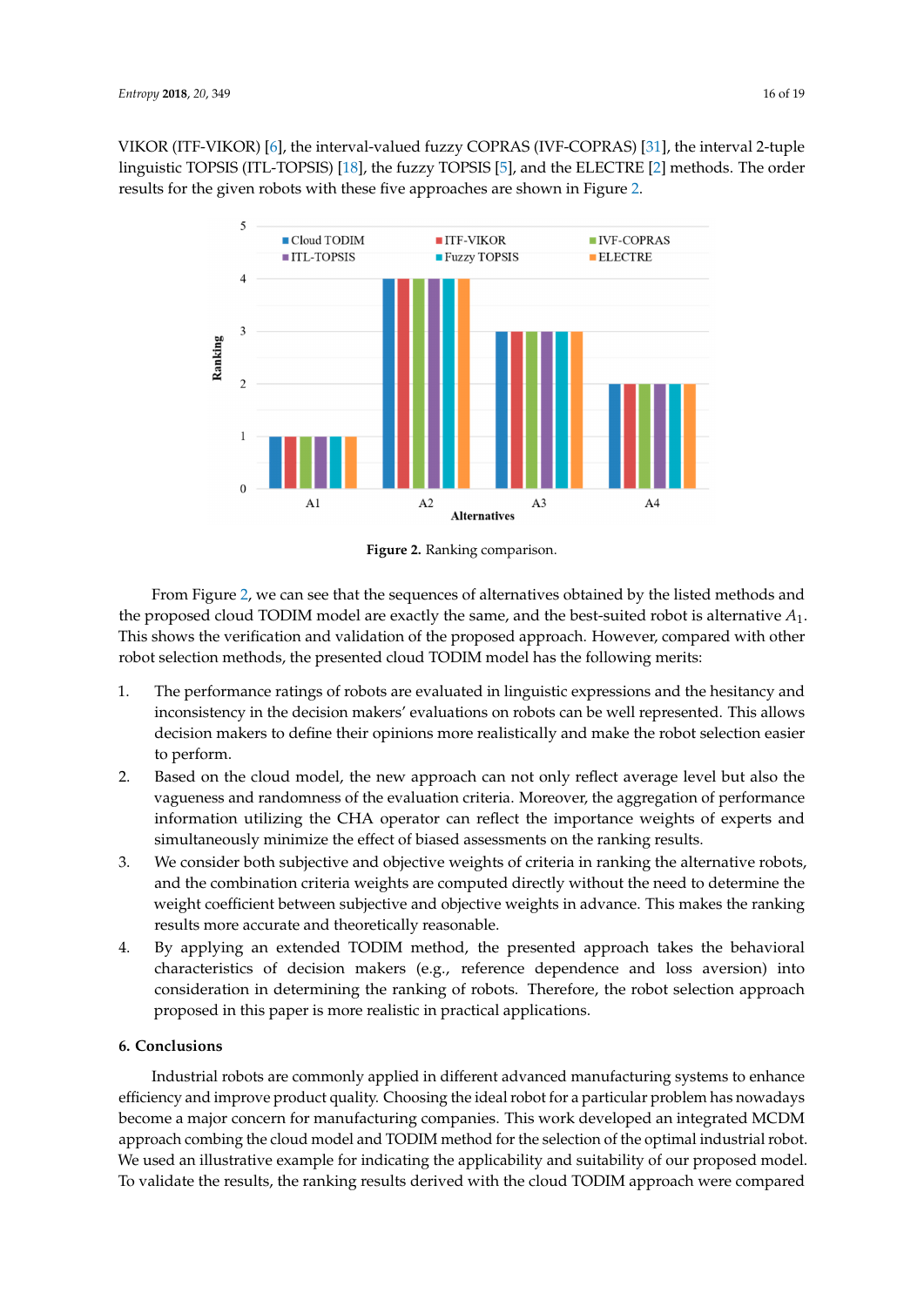with some existing robot selection methods. The results display that the proposed model is more powerful in dealing with the uncertainty and imprecision of subjective assessments given by decision makers. It can generate a rational ranking result for the given robots in a real-life robot selection problem and accommodate situations in which decision makers show bounded rationality. In addition, the proposed robot section model sufficiently considers the different importance of evaluation criteria, which makes the ranking orders more consistent with the actual situation.

For future research, the following directions are recommended. First, the interrelationships among criteria were ignored in this study. To overcome this deficiency, the proposed approach can be improved by using the fuzzy cognitive map or decision-making trial and evaluation laboratory (DEMATEL) method. Second, many computations are involved in the proposed approach and it requires additional expertise for practitioners in the adopted methods and cloud model theory. Hence, our future research will develop a specialized software tool for the proposed robot selection approach so that it can be easily implemented by non-experts. In addition, the proposed cloud TODIM framework for evaluating and selecting robots is a general method, which is able to be applied to other manufacturing problems for making a suitable decision, including rapid prototyping process selection, flexible manufacturing system selection, and advanced manufacturing technology selection.

**Author Contributions:** J.-J.W. and F.-B.C. together designed the research, Z.-H.M. and H.-C.L. provided extensive advice throughout the study regarding the abstract, introduction, research design, research methodology, findings, and revision of the manuscript. The discussion was a team task. All authors have read and approved the final manuscript.

**Acknowledgments:** The authors are very grateful to the editor and reviewers for their insightful and constructive comments and suggestions which are very helpful in improving the quality of the paper. This work was partially supported by the National Natural Science Foundation of China (Nos. 61773250 and 71671125), the Shanghai Shuguang Plan Project (No. 15SG44) and the Shanghai Youth Top-Notch Talent Development Program.

**Conflicts of Interest:** The authors declare no conflict of interest.

#### **References**

- <span id="page-16-0"></span>1. Rao, R.V.; Patel, B.K.; Parnichkun, M. Industrial robot selection using a novel decision making method considering objective and subjective preferences. *Robot. Auton. Syst.* **2011**, *59*, 367–375. [\[CrossRef\]](http://dx.doi.org/10.1016/j.robot.2011.01.005)
- <span id="page-16-10"></span>2. Chatterjee, P.; Manikrao Athawale, V.; Chakraborty, S. Selection of industrial robots using compromise ranking and outranking methods. *Robot. Comput. Integr. Manuf.* **2010**, *26*, 483–489. [\[CrossRef\]](http://dx.doi.org/10.1016/j.rcim.2010.03.007)
- <span id="page-16-1"></span>3. Sen, D.K.; Datta, S.; Mahapatra, S.S. Extension of PROMETHEE for robot selection decision making: Simultaneous exploration of objective data and subjective (fuzzy) data. *Benchmarking* **2016**, *23*, 983–1014. [\[CrossRef\]](http://dx.doi.org/10.1108/BIJ-08-2015-0081)
- <span id="page-16-2"></span>4. Gitinavard, H.; Mousavi, S.M.; Vahdani, B. Soft computing-based new interval-valued hesitant fuzzy multi-criteria group assessment method with last aggregation to industrial decision problems. *Soft Comput.* **2017**, *21*, 3247–3265. [\[CrossRef\]](http://dx.doi.org/10.1007/s00500-015-2006-9)
- <span id="page-16-3"></span>5. Kahraman, C.; Cevik, S.; Ates, N.Y.; Gülbay, M. Fuzzy multi-criteria evaluation of industrial robotic systems. *Comput. Ind. Eng.* **2007**, *52*, 414–433. [\[CrossRef\]](http://dx.doi.org/10.1016/j.cie.2007.01.005)
- <span id="page-16-4"></span>6. Keshavarz Ghorabaee, M. Developing an MCDM method for robot selection with interval type-2 fuzzy sets. *Robot. Comput. Integr. Manuf.* **2016**, *37*, 221–232. [\[CrossRef\]](http://dx.doi.org/10.1016/j.rcim.2015.04.007)
- <span id="page-16-9"></span>7. Sen, D.K.; Datta, S.; Patel, S.K.; Mahapatra, S.S. Multi-criteria decision making towards selection of industrial robot: Exploration of PROMETHEE II method. *Benchmarking* **2015**, *22*, 465–487. [\[CrossRef\]](http://dx.doi.org/10.1108/BIJ-05-2014-0046)
- <span id="page-16-5"></span>8. Xue, Y.X.; You, J.X.; Zhao, X.; Liu, H.C. An integrated linguistic MCDM approach for robot evaluation and selection with incomplete weight information. *Int. J. Prod. Res.* **2016**, *54*, 5452–5467. [\[CrossRef\]](http://dx.doi.org/10.1080/00207543.2016.1146418)
- <span id="page-16-6"></span>9. Li, D.Y.; Liu, C.Y.; Gan, W.Y. A new cognitive model: Cloud model. *Int. J. Intell. Syst.* **2009**, *24*, 357–375. [\[CrossRef\]](http://dx.doi.org/10.1002/int.20340)
- <span id="page-16-7"></span>10. Wang, J.Q.; Peng, J.J.; Zhang, H.Y.; Liu, T.; Chen, X.H. An uncertain linguistic multi-criteria group decision-making method based on a cloud model. *Group Decis. Negot.* **2015**, *24*, 171–192. [\[CrossRef\]](http://dx.doi.org/10.1007/s10726-014-9385-7)
- <span id="page-16-8"></span>11. Wu, S.-M.; You, X.-Y.; Liu, H.-C.; Wang, L.-E. Improving quality function deployment analysis with the cloud MULTIMOORA method. *Int. Trans. Oper. Res.* **2018**. [\[CrossRef\]](http://dx.doi.org/10.1111/itor.12484)